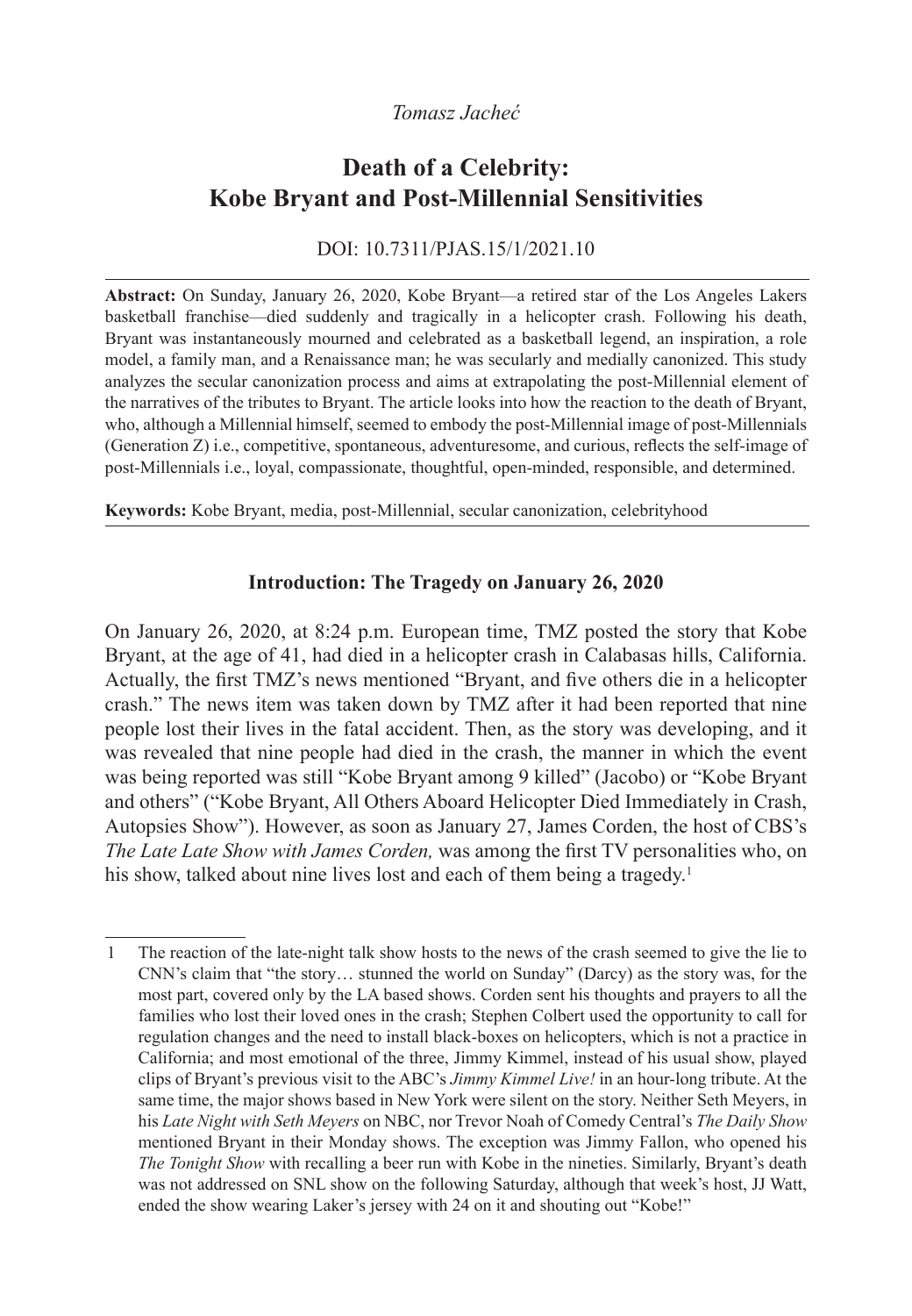The linguistic manner, in which the news of Bryant's death was reported, immediately introduces a broader aspect of the subject matter, which is the post-Millennial narrative of the process of secular canonization of Kobe Bryant; the process in which Bryant's celebrityhood and post-Millennial sensitivities were factors. The objective of this study is to analyze the process of the said canonization. The subject of the textual analysis is the discourse of the reaction to Bryant's death featured on traditional media, social media, e.g., tweets or memes, as well as in the direct reactions of fans and the members of the NBA family. The analysis will cover the period from the first announcement by TMZ, which came minutes after the crash, to February 24, 2020 and when the Lakers organization paid an official tribute to late Bryant… and beyond.

#### **Kobe Bryant's Profile**

Ever since his first game in the NBA in 1996, Kobe Bryant was a polarizing figure. His desire to become the greatest player in NBA history was at the same time admired as it was seen as a display of arrogance, especially by the generation of fans of Michael Jordan, whom Bryant hoped to dethrone. These fans hated him with a pure hatred typical of that of "Passionate sports fans [who] not only hate their enemies, they *despise* them" (Delaney and Madigan 174), much as Boston Celtic fans hate the Lakers—the team Bryant joined in 1996, straight from high school. To those fans, there was a lot about Bryant, which made it difficult to truly appreciate him: his feuds with his teammates, coaches and the Lakers management; his claim to be "a Laker for life" and to "bleed purple and gold" only after his requests to be traded were denied; or when he changed his jersey number from 8 to 24, both numbers now retired by the Lakers, which was seen, both, as means of reinventing himself and as an arrogant way of saying "I am better than Jordan."

There is no more hate towards Kobe Bryant in the basketball fandom and the attitude towards him did not change with his death. It had been a gradual process during which Bryant managed to win five NBA championships, 2008 NBA Most Valuable Player award, and two NBA Finals MVP awards in 2009 and 2010. He was also an 18-time All-Star, a 15-time member of the All-NBA Team, a 12-time member of the All-Defensive Team, all of which made him one of basketball legends. Roland Lazenby's *Showboat: The Life of Kobe Bryant* portrays Bryant as a difficult person who had matured and changed over the years. The book helped the readers understand how driven and motivated Bryant had been in basketball, which even the Celtics fans had to respect. Bryant retired in 2016 and the same drive, commercially sold as Mamba mentality, and meticulous approach he had had for basketball translated into his post-NBA life. For example, as Bryant was inching retirement, he published a poem entitled "Dear Basketball" in *The Players' Tribune*. The poem became a basis for an animated short film directed and animated by Glen Keane, with music by John Williams – the Academy Award winning composer. Bryant, who narrated the film and supervised its production, was awarded, as a producer, by the Academy of Motion Pictures with an Oscar for Best Animated Short Film in 2018. Jordan never got an Oscar for *Space Jam.*

Nevertheless, Kobe Bryant's legacy is a polarizing one because of one episode of Bryant's life which his fans tend to overlook—the 2003 rape allegations. That year,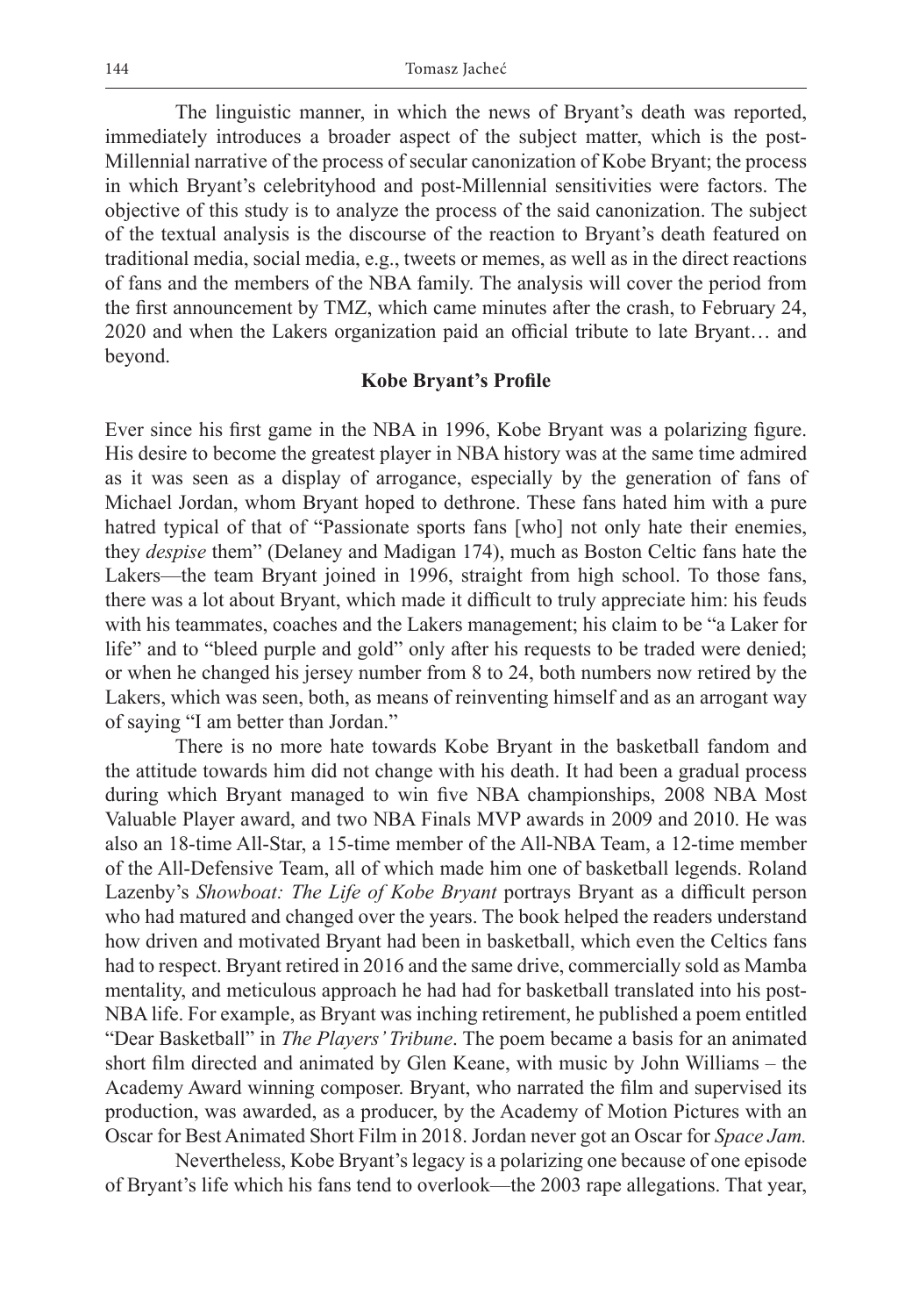Bryant was accused by a nineteen-year-old hotel employee in Colorado of raping her. During a press conference two weeks after the accusation, Bryant, confessed, while holding hands with his wife Vanessa, to having extramarital sexual intercourse with the woman whose name remains undisclosed. "Bryant admitted that he preferred rough sex and had grabbed her by the neck" (Lazenby 898), however, he claimed the intercourse was consensual. The case never got to criminal court as a settlement of undisclosed financial number was reached in a civil court, after which Bryant issued a public statement saying: "Although I truly believe this encounter between us was consensual, I recognize now that she did not and does not view this incident the same way I did. After months of reviewing discovery, listening to her attorney, and even her testimony in person, I now understand how she feels that she did not consent to this encounter" (Draper), which, in fact, is an admission of having a non-consensual sexual intercourse, i.e., rape.

The attitude of basketball fans towards Bryant must be conflicted just as Bryant himself was conflicted, or as Lazenby puts it: "Bryant… had his conflicts, but his manner and graciousness meant that despite all the public tribulation and negativity of his life, he was building a base of growing admiration in and around the game" (1020). A great basketball player, an Oscar winner, a devoted father who was difficult, arrogant, selfish and potentially a rapist—this was the portrait of Kobe Bryant, which had been painted in the course of twenty-four years.

Seemiller and Meghan, in their study on "Generation Z" present a twofold characteristic of post-Millennials, which includes the way post-Millennials see themselves as well as their view of their post-Millennial peers. In the study, post-Millennials see their peers as "competitive, spontaneous, adventuresome, and curious" (13), while their self-image is that of "loyal… compassionate… thoughtful… openminded… responsible… determined" (8-11). Bryant, although a Millennial (Dimock) himself, embodied some of those qualities. As a basketball player, Bryant was known to be hyper-competitive, determined and curious, and, as a public figure, he could also be described as spontaneous, adventurous and curious—be it in a positive (storytelling) or negative (rape accusations).

However, when it was revealed that Bryant had rented the helicopter to go to a basketball game of his daughter's team, the team he had been coaching, and that his daughter, Gianna, as well as other girls and their parents were on the board when the helicopter crashed into the hills of Calabasas, there was a major shift in the narratives of Bryant's legacy—not as a basketball star, but as a man. At that point, the narratives moved from memories of a competitive, driven and ruthless basketball assassin to a loving father, and Bryant's special relationship with one of his four daughters— Gianna, who was dubbed "heiress" to Kobe's basketball legacy, and who "didn't get to live her full life or achieve her grandest hoop dreams" (Fader), was continuously emphasized. Bryant was even hailed as the champion of female sports due to him coaching his daughters' team and his support to the WNBA.

Such narrative shift of reporting is not surprising for two reasons. One, the common "do not speak ill of the dead" principle, which is a colloquial manner of describing a psychological response which makes the mourners to remember only the good things about a lost one. For example, in May 2020, one of Bryant's former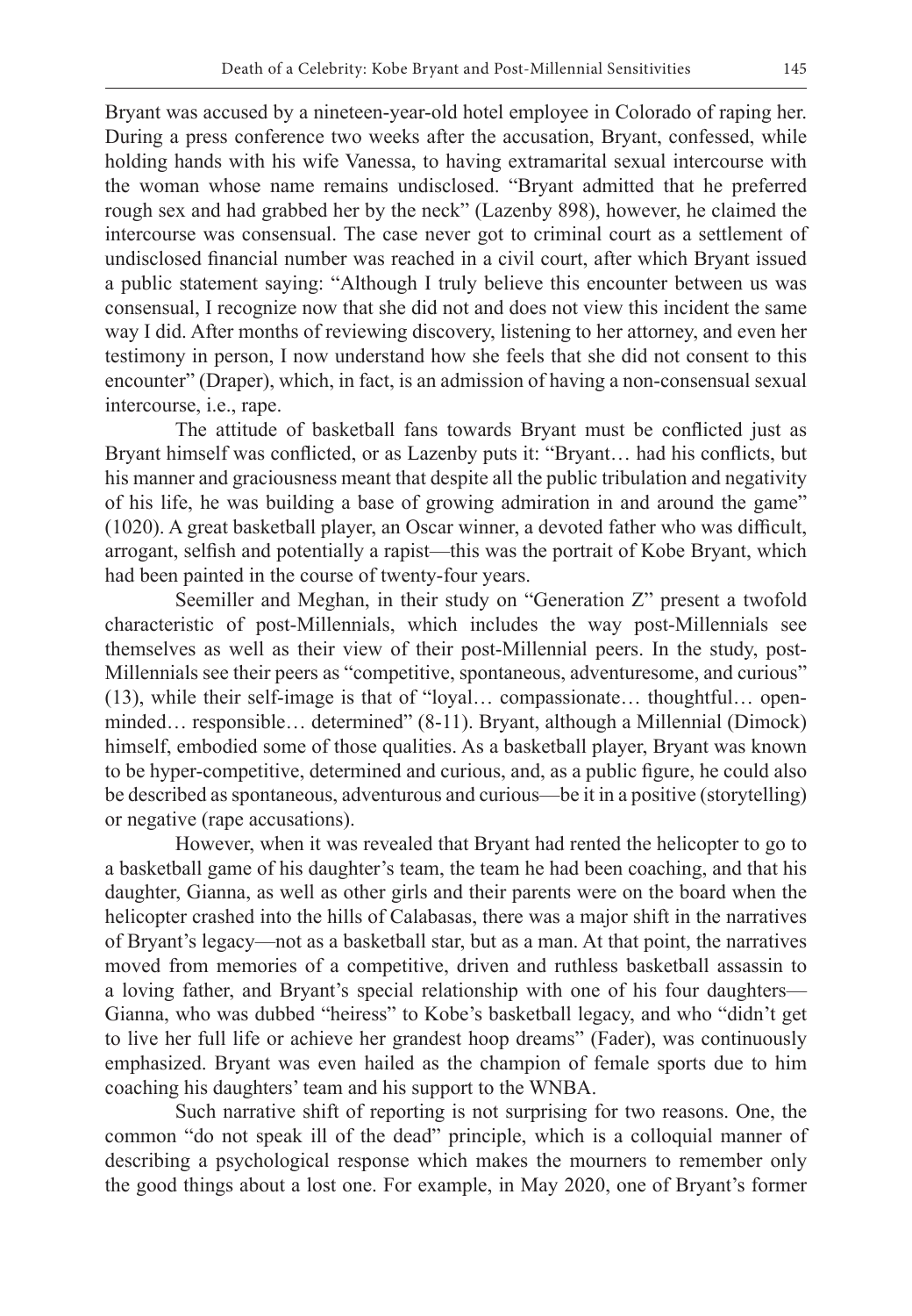teammates, Jeremy Lin, during his visit to an *Inside The Green Room* podcast, told a story of how injured, i.e. not playing and not practicing, Bryant made an appearance at a Lakers practice. Lin recalled:

He comes in… sweatsuit, he has a sling for his hurt shoulder, and he has these shades on… and Carlos Boozer says 'Kob, good to see you bro… we haven't seen you in a bit, how come you came today' and [Kobe] was just stonefaced, and he was like 'I just came by to say bye to some of you bums who are going to get traded tomorrow.' (Fernandez)

Had this story been publicized during Bryant's playing days, it would have been yet another example of his arrogance and pettiness; three months after his death, the story is yet another good-natured anecdote on Bryant's distaste for losing, laughed off by Lin and the podcast's hosts. The second reason is that Bryant was a fixture of a celebrity culture, in which celebrities function as "an apparently privileged group" (Redmond, Holmes 90), especially athletes, such as Kobe Bryant, who are "accustomed to a culture of individualism, where individual players and star-performers are regularly singled out for special attention and treatment" (Smart 41).

On the other hand, the sensitivity of post-Millennials is that of a compassion and thoughtfulness, which while encouraged mourning Bryant, to a certain extent denied him his privileged status. While to some a basketball star legend lost his life on January 26, to others a father was killed in a crash with his daughter and their friends and the pilot. The complex character of Bryant's persona and his past juxtaposed with the hagiographic narratives which followed his premature death resulted in a discrepancy in how he was viewed by post-Millennials and by his peers. In other words, the question of Kobe Bryant's legacy is that of conflicted emotions Bryant's persona has evoked.

#### **Secular Canonization of Kobe Bryant**

What immediately followed the early news of Bryant's death was a series of tributes to the basketball legend. The first tributes came from the NBA players, who had games scheduled that Sunday, many of them visibly shaken by the news. These players used Bryant's jersey numbers to honor him; the games began with players violating the 8-seconds and 24-seconds rules, which was followed by standing ovation from the spectators. Tray Young of the Atlanta Hawks even managed to change his own jersey to one with number eight on it. Those who did not play that day, as well as the retired NBA stars and anyone involved with the NBA took to traditional and social media expressing their shock and despair. The Lakers canceled their Sunday game, then held a tribute on Friday night which included a speech by LeBron James. There was a palpable sense of loss in the NBA on January 26—the league lost one of its great ones.

An important aspect of the story was the timing. The day before the crash, LeBron James (now of the Lakers) passed Bryant as the third highest scorer in NBA history. That same day, Bryant posted his congratulations to James on Instagram and Twitter and the two had a talk on the phone on Sunday morning. The social media posts proved to be Brant's last ones—just hours later he was dead. There was a time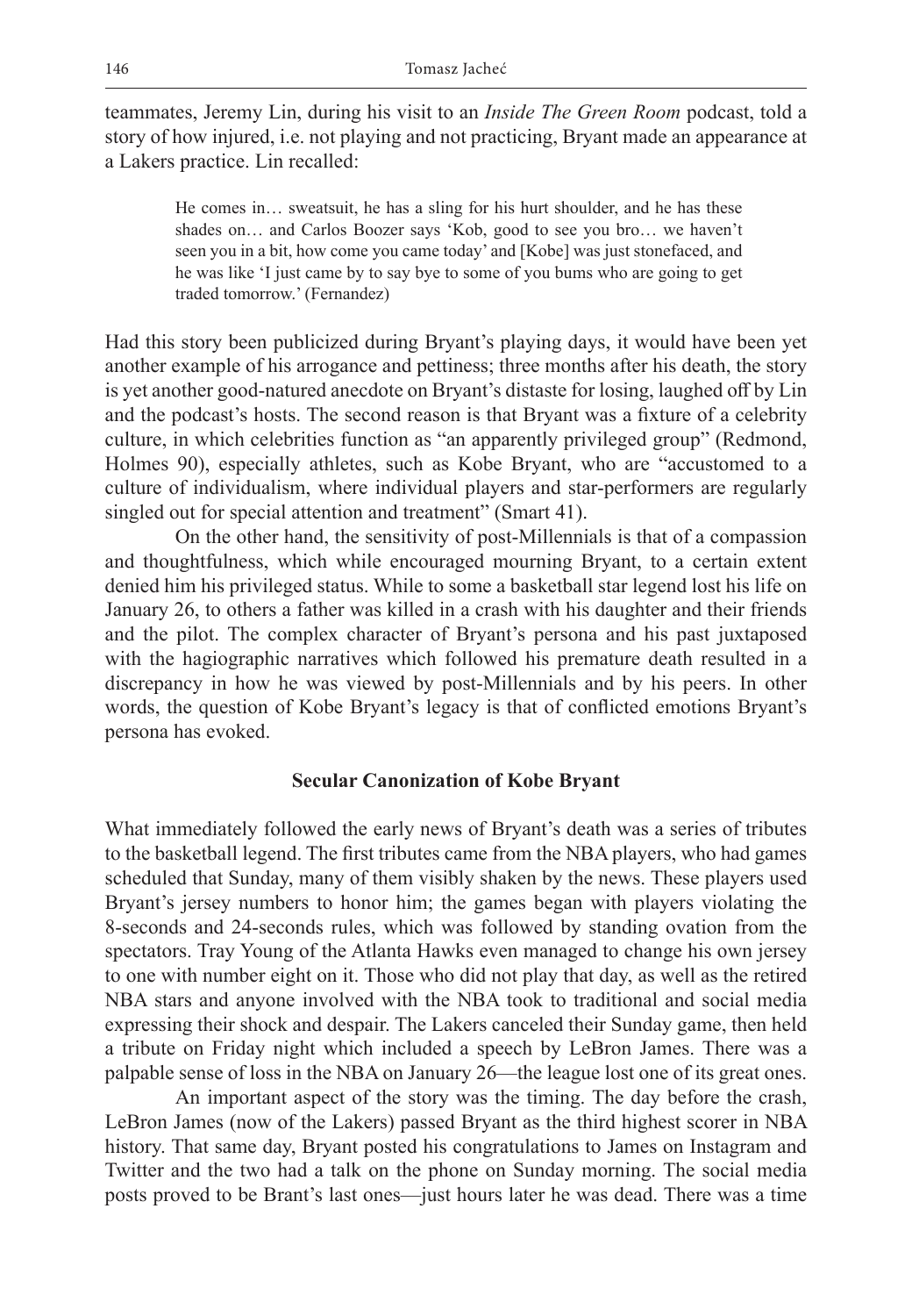in twenty-oughts when there was a discussion whether Kobe Bryant was actually a greater player than Jordan. Then came Lebron James and the G.O.A.T. (Greatest Of All Time) debate shifted to James vs. Jordan, and Bryant was somewhat forgotten. Bryant's premature death and the tributes to him as an inspiration, a role model and a basketball legend reminded people of his basketball greatness and brought him back to the conversation. Even more than that, in his death, Bryant became a symbol of basketball. When the Naismith Basketball Hall of Fame announced, on February 14, that it would induct Bryant posthumously and one year before he was eligible to be an inductee (Lyons), suggestions were expressed that the NBA should change its logo featuring a silhouette of a legendary Laker, Jerry West to one featuring a silhouette of another legendary Laker, Kobe Bryant. One fan, Nick M, actually started a petition and is still collecting signatures to change the logo. As of December 2020, he has collected more than 3 million signatures; his goal is 4.5 million ("Sign the Petition"). For a brief moment, Bryant was basketball, and basketball organizations of different sorts paid honors to a great player whose only connection with their programs was the game of basketball. For example, Moravia athletic director, Todd Mulvaney, told *The Citizen*—a local newspaper in Auburn:

I was devastated when I heard the news and still am. I was a huge Kobe fan. He's a (Michael Jordan) disciple. What he's done for the game, he's like an ambassador. I don't know Kobe, but I feel like I did. It's a sad time for all of us that are in the basketball community because Kobe meant that much to a lot of people. (Ritzel)

and on February 4, an Italian team NPC Rieti, for which Bryant's father had played, retired Kobe Bryant's 24 jersey number ("Italian Team Retires Kobe Bryant's No. 24 in Tribute"). Then, in April 2020, ESPN released *The Last Dance* and Jordan was "the man" again.

The flood of tributes, which broke out on Sunday, January 26, focused on him as a basketball legend and basketball's great and featured a blend of sports and music. Annual Grammy Awards ceremony was taking place at Staples Center (home of the Lakers) the day Bryant died, and thousands gathered in front of the arena not so much to get a glimpse of their favorite musicians, but to hold a vigil in honor of Kobe Bryant. The Grammys ceremony took on a somber tone, and a number of tributes to Bryant were included in the ceremony. Alicia Keys and Boyz II Men opened the ceremony with a performance of *It's So Hard to Say Goodbye to Yesterday*; Lil Nas X, Lizzo and DJ Khaled also incorporated tributes to Bryant into their performances. Apart from the Grammys ceremony, musicians used their platform to commemorate Bryant. For example, Lil Wayne added a moment of silence on his recent album *Funeral*; Guns N' Roses, while performing a concert in Miami, dedicated *Knockin' on Heaven's Door* to Bryant and all the victims of the crash ; Wiz Khalifa and Charlie Puth performed *See You Again* at a Lakers game. Kid Rock, however, decided to honor Bryant not with music but with his rifle which he named after Bryant and then subsequently Rock shot a deer in Bryant's honor.

Athletes of various sports expressed their admiration of Bryant mostly by posting tributes on social media and customizing their sports apparel, equipment and,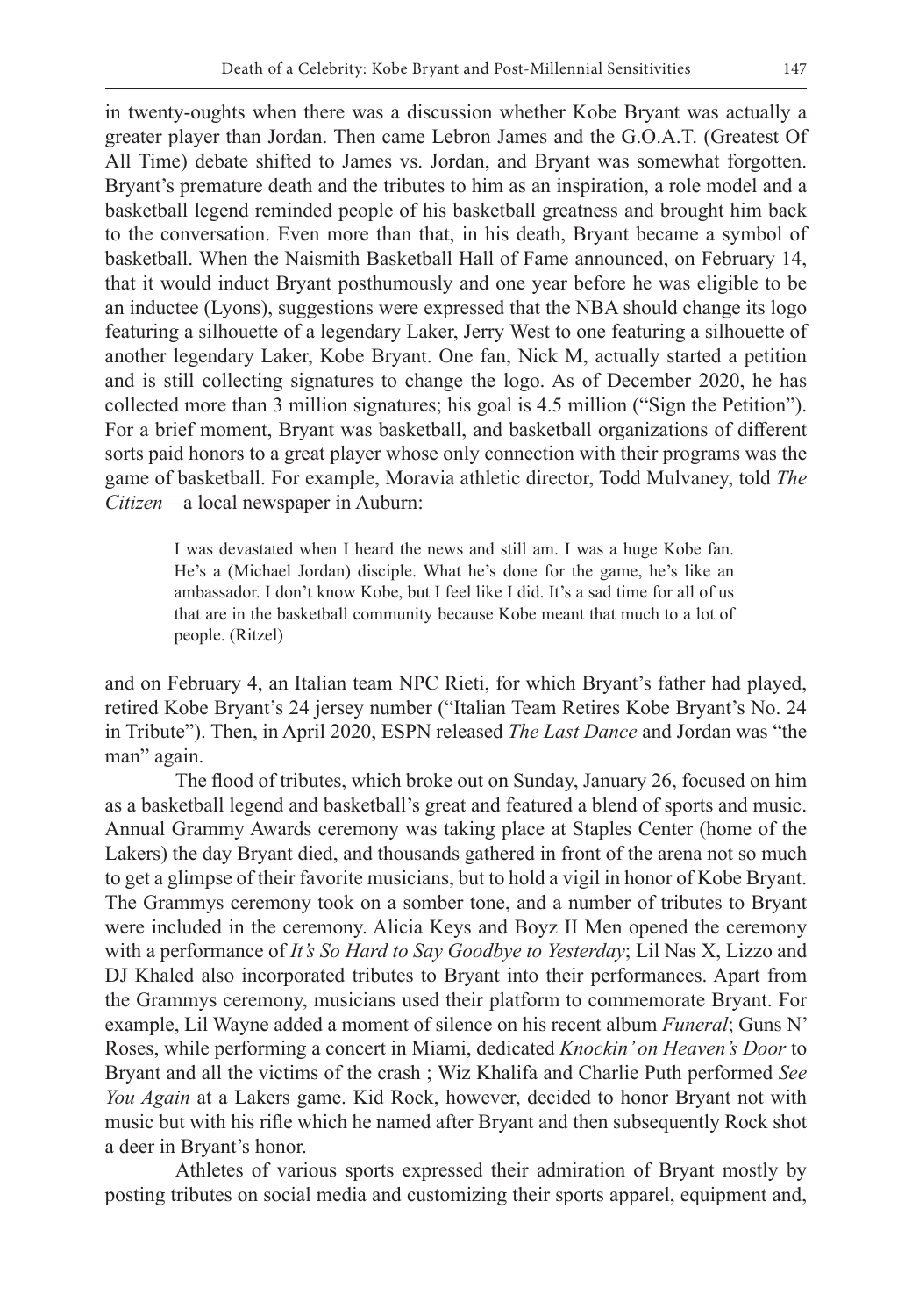naturally, their sneakers. There were also other forms in which athletes honored Bryant and his daughter. For example, the PGA Tour star Justin Thomas announced Thursday that he would auction off Kobe Bryant-themed wedges he used at the Phoenix Open to benefit the MambaOnThree Fund (Chiari). There were even attempts to find Bryant's supernatural impact on the sports being played after his death, as was the case with a putt by Tiger Woods.

Some might think there was a higher power at work when Tiger Woods strode down the first hole at Riviera Country Club in Los Angeles Thursday. Close to where basketball great Kobe Bryant died in a helicopter crash last month, Woods fizzed his second shot into the green to leave an eagle putt of 24 feet eight inches. Remarkably, those are the two jersey numbers worn by Bryant during his glittering 20-year career with the LA Lakers. (Hodgetts)

The blend of athletic and musical displays of appreciation for late Kobe Bryant continued during the Super Bowl LIV played on February 2 and throughout the NBA All-Star weekend held two weeks later. In football, the players of both the Kansas City Chiefs and San Francisco 49ers customized their clothes, uniforms, and cleats to pay tribute to Bryant. There was a minute of silence for Bryant and the crash victims before the game, during which players and coaches lined up on opposite 24-yard lines, signifying the Bryant's jersey number (Stephen). The halftime show featuring a joint performance by Shakira and Jennifer Lopez included a number of subtle tributes, such as: a giant cross, which lit up in purple and yellow (the colors of the Los Angeles Lakers) during *Let's Get Loud* song performed by Lopez, her daughter, Emme, and a children's choir. However, to some these tributes felt too subtle and, via social media, they expressed their disappointment. One Twitter user posted, "So Jennifer Lopez and Shakira used that they were doing a tribute to Kobe Bryant as an excuse to get their views up during the halftime show not only that but then they proceeded to do NO Kobe Bryant tribute like they said they would...but are we surprised?" (@piccoladiamond).

The NBA, with help from musicians, honored Bryant in a number of ways during the 2020 All-Star weekend (February 14-16) in Chicago. On Saturday, the league's commissioner, Adam Silver, announced that the league's All-Star Game Most Valuable Player Award has been permanently named for The NBA All-Star Game Kobe Bryant Most Valuable Player Award'; Queen Latifah opened the All-Star weekend with a performance in honor of Bryant with a rendition of *Love's in Need of Love Today*; Dwight Howard displayed number 24 on top of the iconic Superman symbol during the Slam Dunk contest. On Sunday, Jennifer Hudson performed a song dedicated to Bryant and the other victims of the crash prior to the actual All-Star Game; during the game itself, players of one team wore number 24 on their jerseys in honor of Kobe while the other team wore number 2 in honor of his daughter, Gianna. Team LeBron's Kawhi Leonard, who was named All-Star Game MVP, said "Words can't explain how happy I am for it. Able to put that trophy in my room, in my trophy room, and just be able to see Kobe's name on there, it just means a lot to me. He's a big inspiration in my life. He did a lot for me" (O'Brien). There were others honoring Bryant and the tributes were posted and commented on with a ubiquitous *#MambaForever* on social media. And, of course, there were customized sneakers.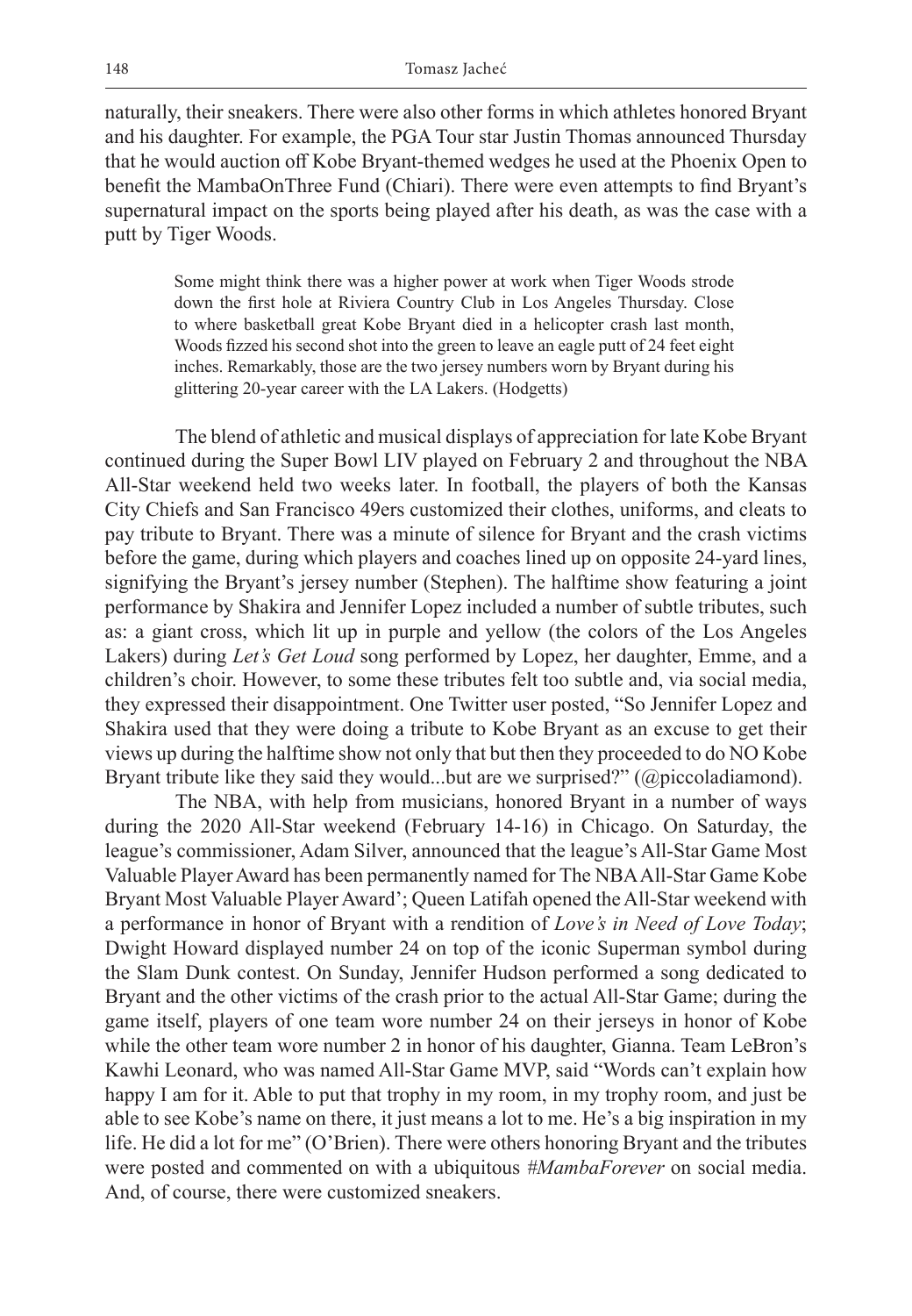Sneaker culture was one of the major and obvious forms of paying respect to Bryant, who during his career had had his own lines of signature Adidas and then Nike basketball shoes. On January 26, hours after news of the helicopter crash had been reported, players across eight NBA games that day took the court wearing pairs of Bryant's sneakers. Similar tributes could be observed throughout the NBA (and other leagues as well) since the fatal Sunday. For example:

In their first home game after Kobe Bryant's untimely death, the Washington Wizards won the opening tip against the Charlotte Hornets, and the basketball found its way into the hands of Isaiah Thomas.

… Thomas dribbled in place for eight seconds before his team was sanctioned for an intentional eight-second violation. Following the turnover, the Hornets inbounded the ball and dribbled out their own intentional 24-second shot clock violation, as the crowd at Capital One Arena chanted—'KO-BE! KO-BE! KO-BE!'—all while Thomas stood by himself, staring down at his sneakers. On his feet were a pair of 'Finals MVP' Nike Zoom Kobe 4s—the same pair Bryant wore the night he and the Los Angeles Lakers claimed an NBA title in 2009. (Dodson)

On Tuesday, March 3, the Lakers and 76ers met up for the first time since Bryant's passing. The game was in Los Angeles and the 76ers coaching staff used this as an opportunity to pay their respects to Bryant—all of the team's coaches wore Kobes during the game (Barnewall). Brooklyn Nets point guard Spencer Dinwiddie announced that his Mark II signature shoe will honor Kobe and Gianna Bryant, and that the proceeds from the first nine days of the sneaker's sales will be donated to the MambaOnThree Fund, started by the Mamba Sports Foundation to help families of the crash victims (Daniels). LeBron James, for the first time since he entered the NBA in 2003, played a game in another player's signature shoes—Kobes, and the San Antonio Spurs star DeMar DeRozan even made a pledge: "I'll never play in another player's shoes as long as I'm in the league from now on. That's how much I love Kobe's shoes" (Dodson).

DeRozan spoke as a player but also as a fan, one of multitudes of fans, who honored Kobe Bryant in more or less traditional forms of eulogies. Already on Sunday, January 26, outside the Staples Center, there were candles, flowers, pictures, and all sorts of memorabilia laid in front of the Staples Center, which, at that point began to be referred to as "the house that Kobe built" (Anderson). "Every item that was left at the Kobe Bryant memorial outside the Staples Center came with a handwritten note. In total, those who gathered outside the Los Angeles Lakers' homecourt left 1,353 basketballs and over 25,000 candles, as well jerseys, flowers, shoes, paintings and stuffed animals" (Mathur).

Various Kobe Bryant fans used the means at their disposal to honor and remember him in different, more or less traditional manner. For example, a nail artist, Audrey Noble, blogged about using fingernails as a tribute to Bryant and posted photos of her work explaining: "Never did I think I could mesh my love for beauty and Kobe together, but after his passing, I found myself saving beautiful nail art dedications to him on my Instagram. Sports, a lot like beauty, transcend any box you might want to put them in" (Noble). Also, already on January 26, 2020, the first murals appeared, and this form of honoring Bryant took on a life of its own. In the weeks following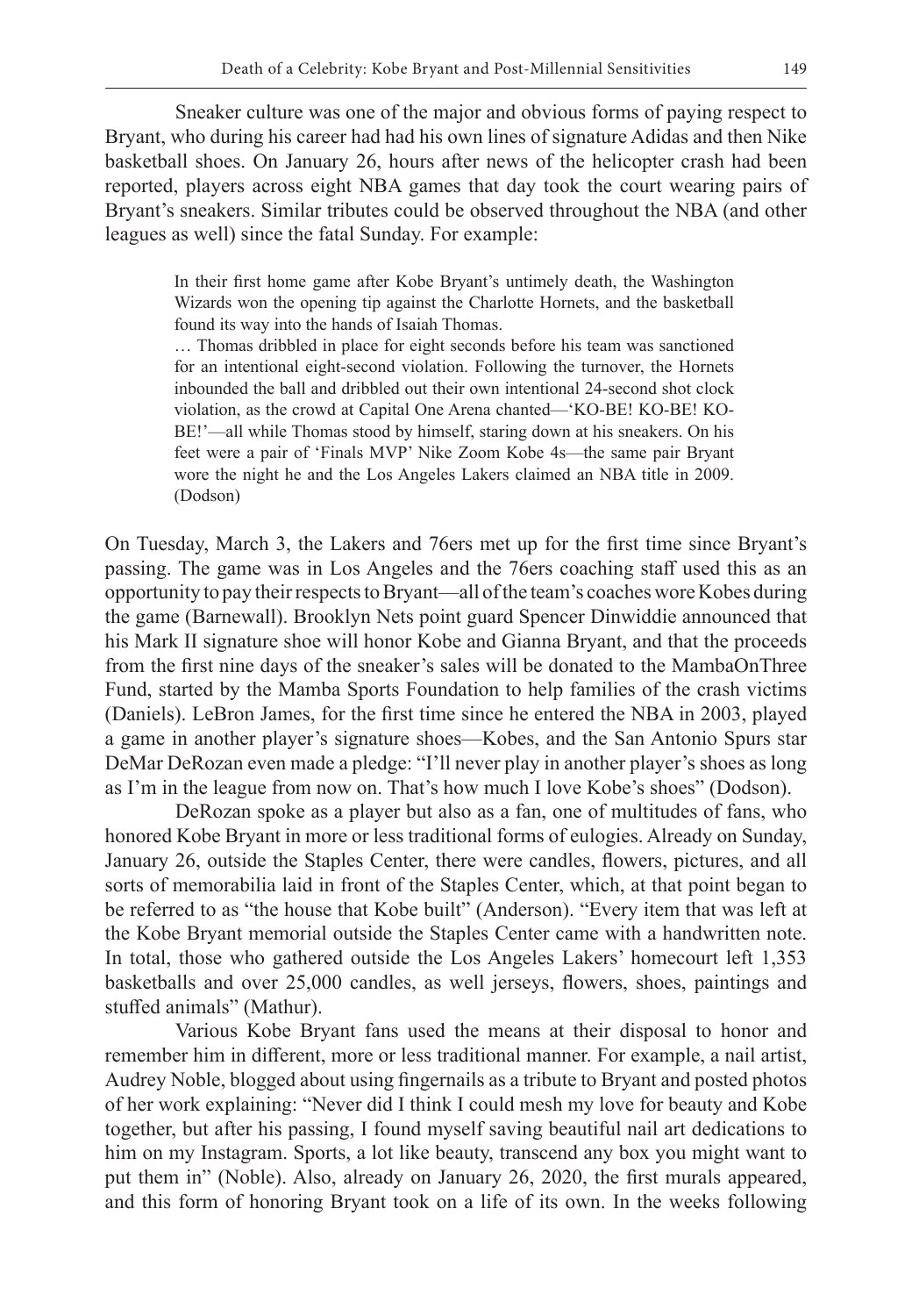Bryant's death various forms of pictographic works of art were created by Bryant's fans all over the world. There were the graffiti ones in Los Angeles and other American cities ("Murals Paying Tribute To Kobe Bryant Around L.A. And Where To Find Them"), a sand artwork on an Australian beach (Coë), and a street basketball court one in the Philippines (Roy). The online community of teachers of English language honored Bryant by offering English lesson activities worksheets about Bryant ("Find the Mistakes: Kobe Bryant"). A fashion model, Olivia Culpo honored Bryant when she walked the runway at the Philipp Plein fall 2020 show during Milan Fashion Week on February 22. The model wore a purple and gold basketball jersey that had Bryant's jersey number 24 on the front. However, not all tributes were welcomed. For example, when another model, Jordyn Woods, posted a workout video on Instagram, she was attacked for using the Mamba Sports Academy gym to get extra attention. Comments to her post included, "This seems very clout-ish, Mamba Sport Academy? Since when…?" one user wrote, and another follower chimed in "I agree with you. It was totally timed. Thank u for saying what we were all thinking" (Bombay).

Another form of tributes, which is unique to the Internet as a medium, were Internet memes, some of which plainly paid respects to the late star while other expressed admiration in a humorous manner typical of the medium. The main theme of the memes was the assumption that, in the afterlife, Bryant is in heaven. There, he still plays basketball, which annoys other residents (including God) as Bryant uses of their halos as a rim. Other memes reflect two characteristic aspects of the medium: 1. Bryant's tragic death is used as a comment to current events, in this case as yet another example why 2020 is the worst year ever; 2. The use of humor that is very dark and could be viewed as in poor taste and disrespectful—one comment to a giant grass mural of Kobe Bryant reads, "he would need a helicopter to see it."

Internet memes as a modern form of communication, as well as all the other forms of tributes reflect a significant characteristic of the Generation Z, which is existing through the prism of technological communication tools. As Dimock puts it: "In this progression, what is unique for Generation  $Z$  is that all of the above have been part of their lives from the start.… Social media, constant connectivity and on-demand entertainment and communication are innovations Millennials adapted to as they came of age. For those born after 1996, these are largely assumed" (5). In addition to memes, and Facebook and Instagram posts publicizing the tributes, there were even social media trends. For example, after a touching story about Bryant's love for his daughters was told by ESPN's SportsCenter anchor Elle Duncan, #GirlDad became a trend on Twitter and hundreds of posts using the hashtag were posted by celebrity fathers and non-celebrity ones (Carter).

#### **Devil's Advocates**

The above mentioned hailing of Bryant as a role-model champion of women must have resulted in the 2003 rape case to resurface. Soon after the media and people involved in female athletics (be it high school varsity coaches or WNBA stars) began praising Bryant for how much he did to promote women in sports with him coaching Gianna used as a token of his support for female athletes, a number of women brought back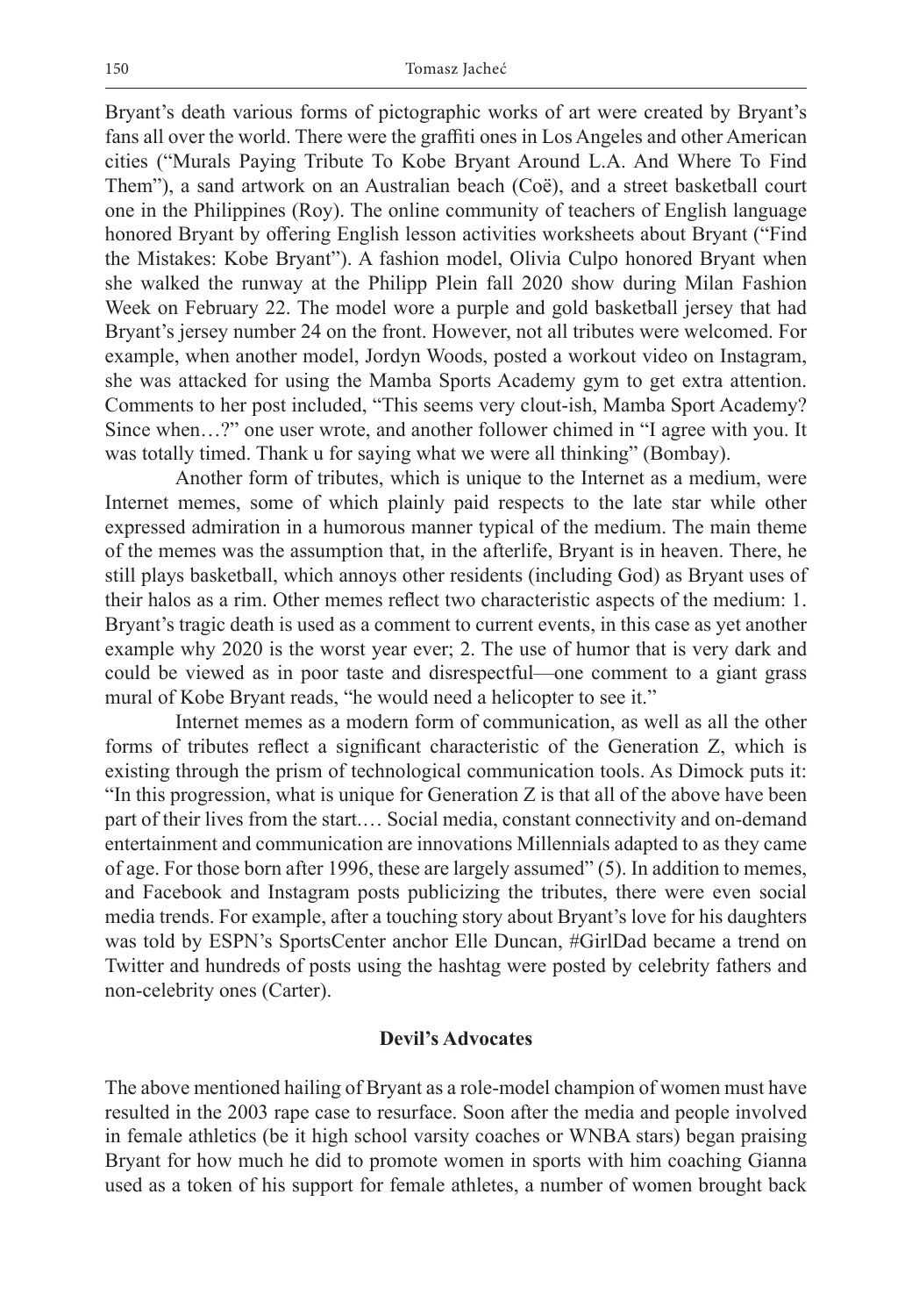the topic of the 2003 rape allegations. There was a school principal from Washington Camas High School, Liza Sejkora, who, in a now-deleted Facebook post, wrote as soon as on January 26, "Not gonna lie. Seems to me that karma caught up with a rapist today," after which she was forced to take an absentee leave due to a backlash from school's student and Internet community. Sejkora did apologize saying she regretted writing the post. "I have some personal experience that generated the visceral reaction. This was a situation where I didn't think before I posted, and I'm terribly regretful about that" (Mansell). Nevertheless, the backlash continued, and she eventually resigned from her post.

Abigail Disney, on January 29, tweeted, "I haven't said anything about Kobe so far because I felt some time needed to pass before weighing in. But yes, it's time for the sledgehammer to come out. The man was a rapist. Deal with it" ( $@abigaildisney$ ), and much like Sejkora was accused of being insensitive and spiteful. So was an actor, Evan Rachel Wood, who had tweeted: "What has happened is tragic. I am heartbroken for Kobe's family. He was a sports hero. He was also a rapist. And all of these truths can exist simultaneously" (Ritschel). Again, it was too soon for such comments as evidenced in one of the replies: "Would it kill you to have some empathy for the family who are grieving not only Kobe but their daughter as well? It hasn't even been 48 hours yet" (Ritschel).

These three women openly called Bryant a rapist, however, within one week form the crash, the hysteria over Bryant's death reached the point when even mentioning the 2003 allegations resulted not only in criticism but also in threats. Such was the case when Gayle King interviewed a WNBA star, Lisa Leslie, about her relationship with Bryant for CBS's *This Morning*. During the interview King asked Leslie about the 2003 allegations, which part of the interview, as King claims, was tweeted by the network out of context. The response to the clip included aggressive tweets from two recording artists: 50 Cent and Snoop Dog, and a message from LeBron James. James tweeted: "Protect @LisaLeslie at all cost! You're a real Superhero!! Sorry you had to through that s\*%#!!! We are our own worse enemies! #Mamba4Life" (Heller), which meant accusing King of unfair questioning. 50 Cent's comments to the clip included statements such as: "Then how would you see it, Gayle? How the fuck would you see it, bitch?" (Heller). Snoop Dog's Instagram video was the most emotional and aggressive of the three. In the clip he posted, Dog rants:

Gayle King. Out of pocket for that shit. Way out of pocket. What do you gain from that? I swear to God, we're the worst. We're the fucking worst. We expect more from you, Gayle. Don't you hang out with Oprah? Why ya'll attacking us? We your people. You ain't coming after fucking Harvey Weinstein, asking them dumbass questions. I get sick of ya'll. How dare you try to tarnish my motherfucking homeboy's reputation, punk motherfucker? Respect the family and back off, bitch, before we come get you. (Heller)

King referred to the story as jarring and Snoop Dog issued an apology.

 By February 8, two weeks after Bryant's death, the state of denial about this particular episode from Bryant's life lead a New York Post journalist, Phil Mushnick, to pen an article entitled "Is it safe to speak the truth about Kobe Bryant?" in which he wrote: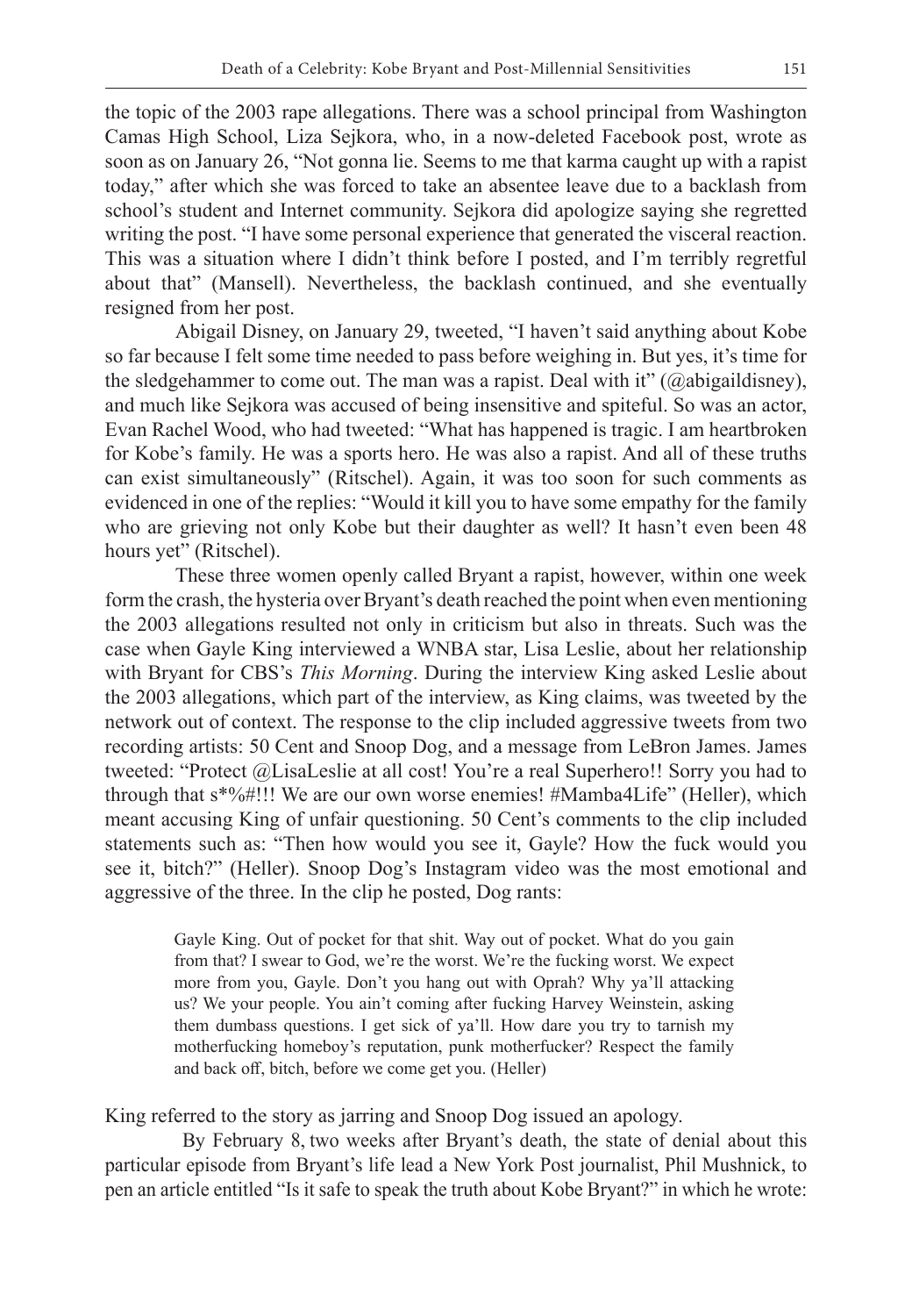Since the sudden, tragic death of Kobe Bryant two weeks ago, I've thought of the many men who, in just the past three years, have had their careers and reputations destroyed or seriously stained by allegations of sexual harassment or assault.…

Some accusations are of alleged acts decades old.

Guilty as alleged? Who knows? But the accusations will chase them the rest of their lives.

Thus I wonder what their thoughts are on the instant and continuing posthumous deification of Bryant.

Phil Mushnick goes on to describe the allegations and Bryant's apology and how Bryant never suffered any consequences of his 2003 deed, and finishes his article with: "So here it is: Kobe Bryant was a great basketball player who loved his kids. Many of us have half of that covered. But he was not what he has become—what the nation and most media insisted he become—since Jan 26." Similar sentiment to Mushnick's was shared by a journalist, Marcos Bretón, who, on February 8, in his opinion column "We should be able to talk about Kobe Bryant's rape case without receiving death threats" described the hate and threats of, as he referred to them, "Bryant avengers" aimed at Felicia Sonmez of the Washington Post, and Gayle King of CBS, who had dared to talk about Bryant's past (Bretón). Bretón's opinion on the matter is similar to that of Mushnick's as he writes:

Michael Eric Dyson recorded an almost 10-minute passionate and nuanced video on Instagram not only elaborating on how Bryant dealt with the case, and grew as a human being after it, but also criticizing the reaction to the recent reports about it, and defending Gayle King and Oprah Winfrey. Bryant was complicated. The emotional response is, too.

However, unlike Muschnick, Bretón admits that he feels the tragic loss, but he wants Bryant's story to be told in full.

Muschnick, Bretón, Sonmez, King, Wood, Disney and many others may have played the role of the devil's advocates in the process of, as Mushnick put it, "posthumous deification of Bryant" but their voices were drowned in the chorus of glorification voices of people of sports, media, entertainment and fans. And when during the Celebration of Life Memorial Service on February 24, Bryant's widow, Vanessa Bryant, in her eulogy stated that Bryant was a husband she had not deserved, Bryant's shameful past was buried with him.

#### **The Post-Millennial Saint**

The Memorial Service at Staples Center dubbed Celebration of Life was a culmination point of honoring Bryant as it cumulated all the previously described forms of tributes. The ceremony was broadcast by major television stations, there were thousands of fans outside and inside the Staples center, the service was hosted by ABC's Jimmy Kimmel, Beyoncé performed two songs for Kobe, whom she loved, so did Alicia Keys and Christina Aguillera. There were numerous NBA stars of past and present, as well as other celebrities from all walks of fame in the audience. The eulogies delivered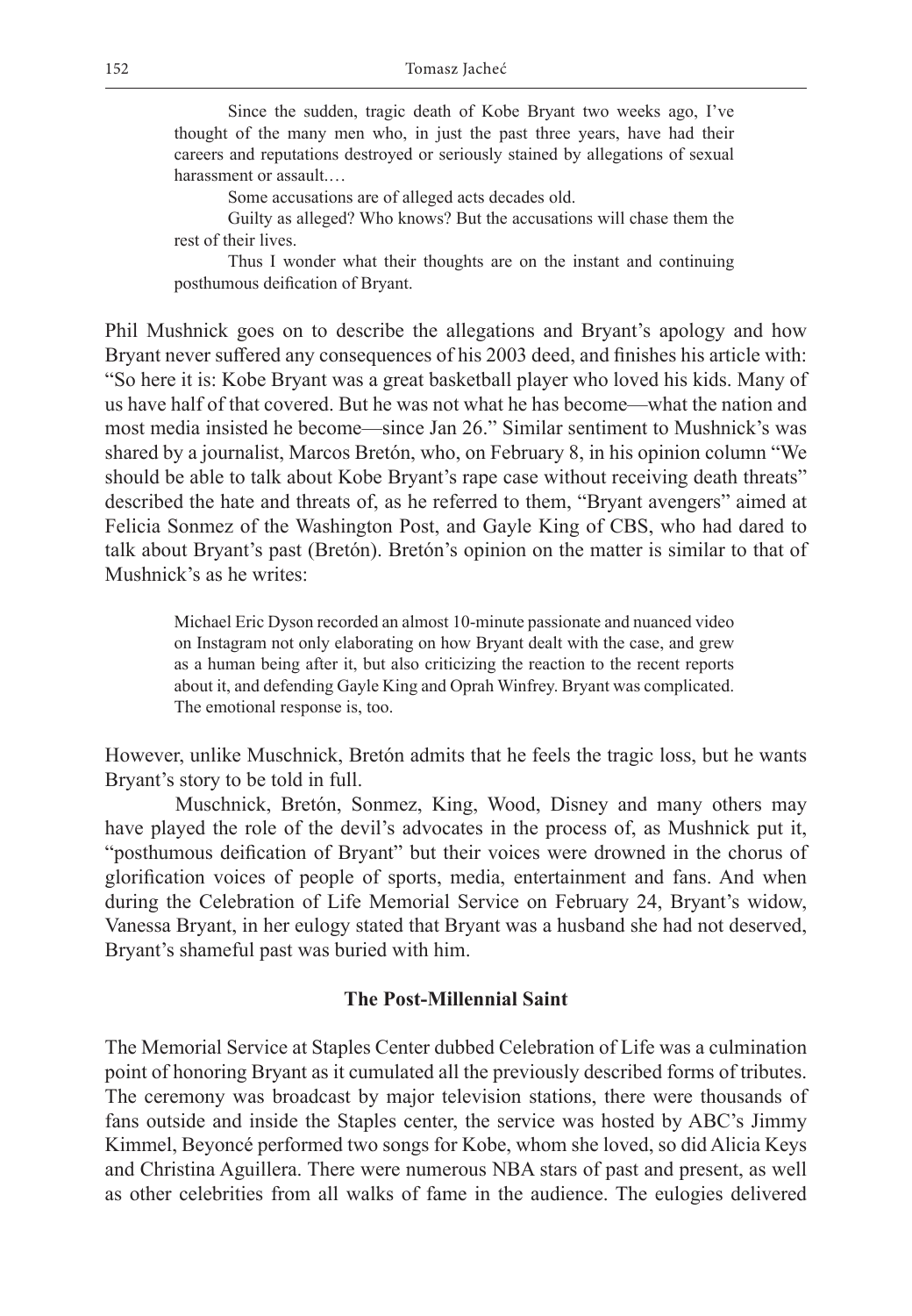by Vanessa Bryant, Sabrina Ionescu, Diana Taurasi, Rob Pelinka, Geno Auriemma, Jimmy Kimmel, Shaquille O'Neal, and Michael Jordan all glorified different aspects of Bryant's great personality.

The Celebration of Life, which was organized by Vanessa Bryant and the Mamba and Mambacita Sports Foundation was meant as the celebration of Kobe and Giana Bryant, as well as the seven other victims of the crash, which was somewhat undercut by the fact that on the day of the ceremony, Vanessa Bryant filed a lawsuit against Island Express Helicopter Inc. for negligence on the part of the pilot who died in the crash, and she was seeking compensatory and punitive damages (Pettersson). In response, a representative of Ara George Zobayan (the pilot) filed court papers that circumstances surrounding the fatal flight were caused by the passengers' own behavior and their decision to fly on that day (Pagones).

While all victims of the fatal helicopter flight were honored and remembered the focus of the Celebration of Life was on Gigi, and even more so, Kobe Bryant. While Vanessa Bryant talked about Gianna as her wonderful and loving daughter, in other eulogies she was remembered mainly for how much she resembled her father in her individualism, determination and love of basketball—the sport in which she was meant to accomplish as much for herself and women in general as her father did in the NBA. One of the most moving moments of the ceremony was when a WNBA star, Diana Taurasi, said of Giana's basketball skills: "I mean, who has a turnaround fadeaway jumper at 11? LeBron barely got it today" ("Kobe Memorial: Read all the speeches"). The joke brought laughter to the people gathered at Staples Center and perfectly reflected the competitive spirit of sports, of basketball, the one Gianna inherited from her father and that of post-Millennials according to post-Millennials.

Kobe Bryant's special relation with Giana was a constant feature of all the eulogies that night, as was the downpour of praises of Bryant himself as a basketball player and a human being. In Vanessa Bryant's words, to her, Kobe was a "sweet husband, and the beautiful father of our children. He was mine. He was my everything.… He was the most amazing husband. Kobe loved me more than I could ever express or put into words.… He was charismatic, a gentleman. He was loving, adoring and romantic" ("Kobe Memorial: Read all the speeches"). Shaquille O'Neal remembered Kobe as a loyal friend and a true renaissance man and even though their relationship was complex, Kobe was O'Neal's little brother ("Kobe Memorial: Read all the speeches"). Bryant was also remembered as a little brother by Michael Jordan, who praised Bryant's passion which at times aggravated him but also made him love Kobe, who had a way to get Jordan, as evidenced by the tears and a joke that even then Bryant turned Jordan into another "crying Jordan meme" ("Kobe Memorial: Read all the speeches").

Similar praises and anecdotes were told by all the speakers at the Memorial Service, but perhaps the most glorifying one came from Lakers general manager Rob Pelinka. Pelinka said that Bryant had texted him on the morning of January 26 asking if he knew a baseball agent. Bryant said he wanted to help secure an internship with the agent for a friend's daughter. Pelinka's comment on his last interaction with Bryant was: "Kobe's last human act was heroic. He wanted to use his platform to bless and shape a young girl's future. Hasn't Kobe done that for all of us?" (West). A few days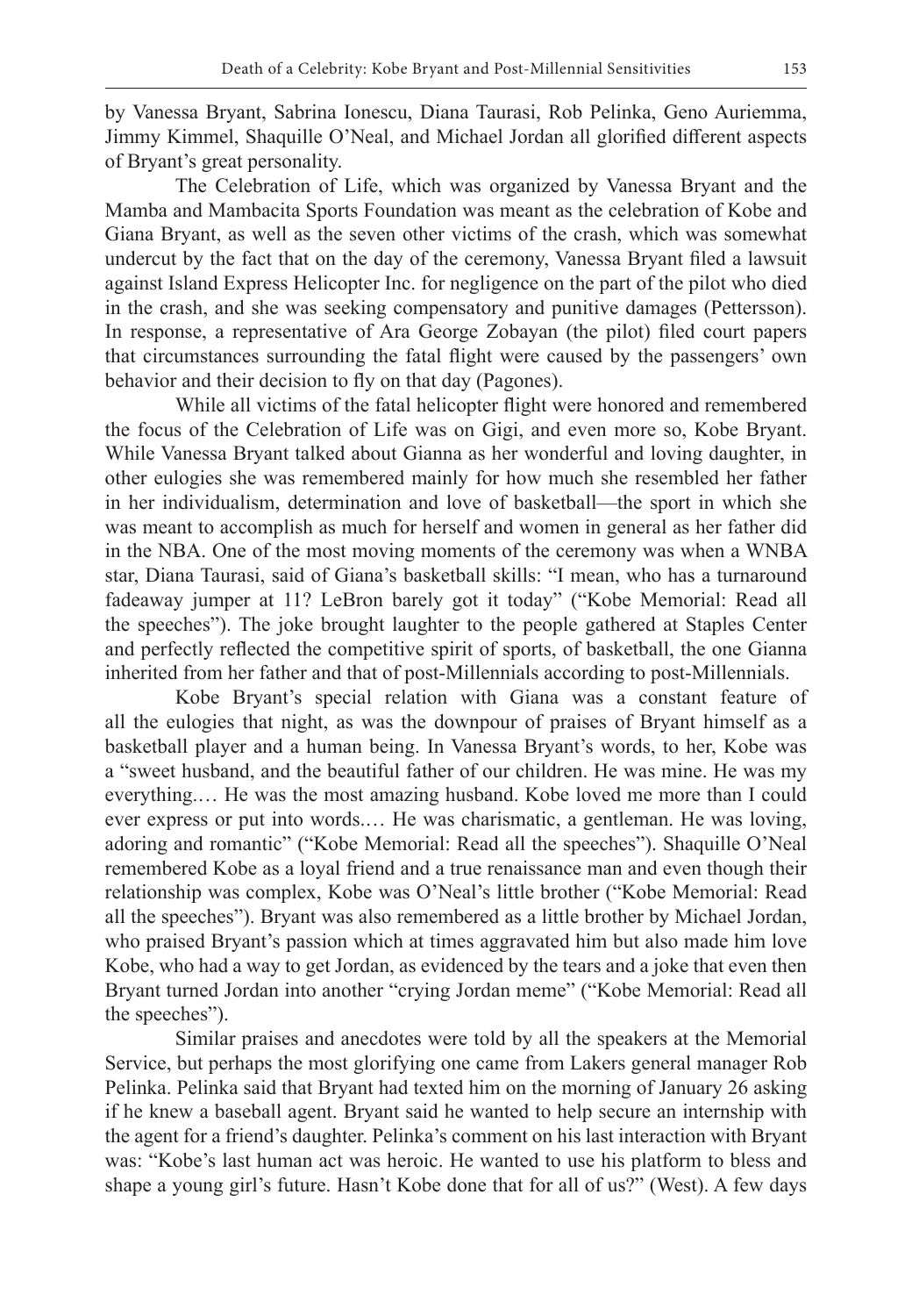later, a baseball agent Scott Boras decided to honor Kobe Bryant's final request and create an internship for Alexis Altobelli, the daughter of John Altobelli and the sister of Alyssa and Keri, who all had died in the crash. Pelinka's narrative and Boras's reaction transformed a simple act of using one's contacts into an act of heroism, which does not diminish Bryant's noble intentions, however the manner the story was presented was hyperbolic and hagiographic.

However, the Celebration of Life was not the culminating point in the process of canonization of Kobe Bryant. Soon after the ceremony was over and the social media comments on the event quieted down, America moved on, first, to Coronavirus pandemics crisis and then to the death of George Floyd and its aftermath, and, in the midst of the wave of protests following Floyd's murder, the narrative deification process of Kobe found it climax.

On June 12, 2020, Netflix released *8:46*—a special by Dave Chappelle. It was not so much a comedy special as Chappelle's reflections on Floyd's death, police brutality and the reality of being black in America. At one point of the monologue, Chappelle makes a claim that Bryant saved the nation from itself on the night of the last game of his career. After recounting a story of how a black, former military man killed five (although Chappelle mentions nine) white police officers in Dallas in 2016, Chappelle says:

The night that those nine police officers were killed felt like the end of the world. The only reason that it wasn't the end of the world, in my opinion, is because at the very same time that was happening, Kobe Bryant was playing his last game as an LA Laker. And as scary as all that shit was, I kept flipping back to see if Kobe would drop 60. And he did. Oh, and he did.… And I watch this n\*\*\*a [Bryant] dribbling and saving this god-damned country from itself. ("8:46 - Dave Chappelle" 23:32–24:12)

Chapelle's reasoning is that on that night, when the police officers were murdered in an act of retribution for a death of yet another black man from the hands of the police, the only thing that prevented the riots, was the fact that America was watching Kobe getting sixty points for the last time in his career. In fact, Bryant's final game took place three months before the police officers were killed at a protest in Dallas, which was the incident Chappelle referred to. In his special, Chappelle merges the two events into a one night timeframe and changes the number of officers killed, which makes it possible to perceive his comments the way Tyler Lauletta of *INSIDER* did; Leuletta wrote that "[Chappelle] speaks to a larger point of sports offering relief in a time of national distress" (Lauletta).

However, Chappelle's narrative, while beatifies Bryant as a miracle-maker and a savior and expresses the comedian's admiration of Bryant—"I loved Kobe Bryant. He died, the night, the day I won a Grammy, he died. That's why I didn't show up at the Grammys. Because Kobe died. They had both of his fucking jersey numbers hanging up, 8, 24. That's my birthday. I cried like a baby" ("8:46–Dave Chappelle" 24:12–24:33)—also carries a dangerous subtext. If it were true that Americans did not react to the killings of unarmed black men and, in consequence, police officers, because they were watching a basketball game, which in itself was a spectacle "prepared by the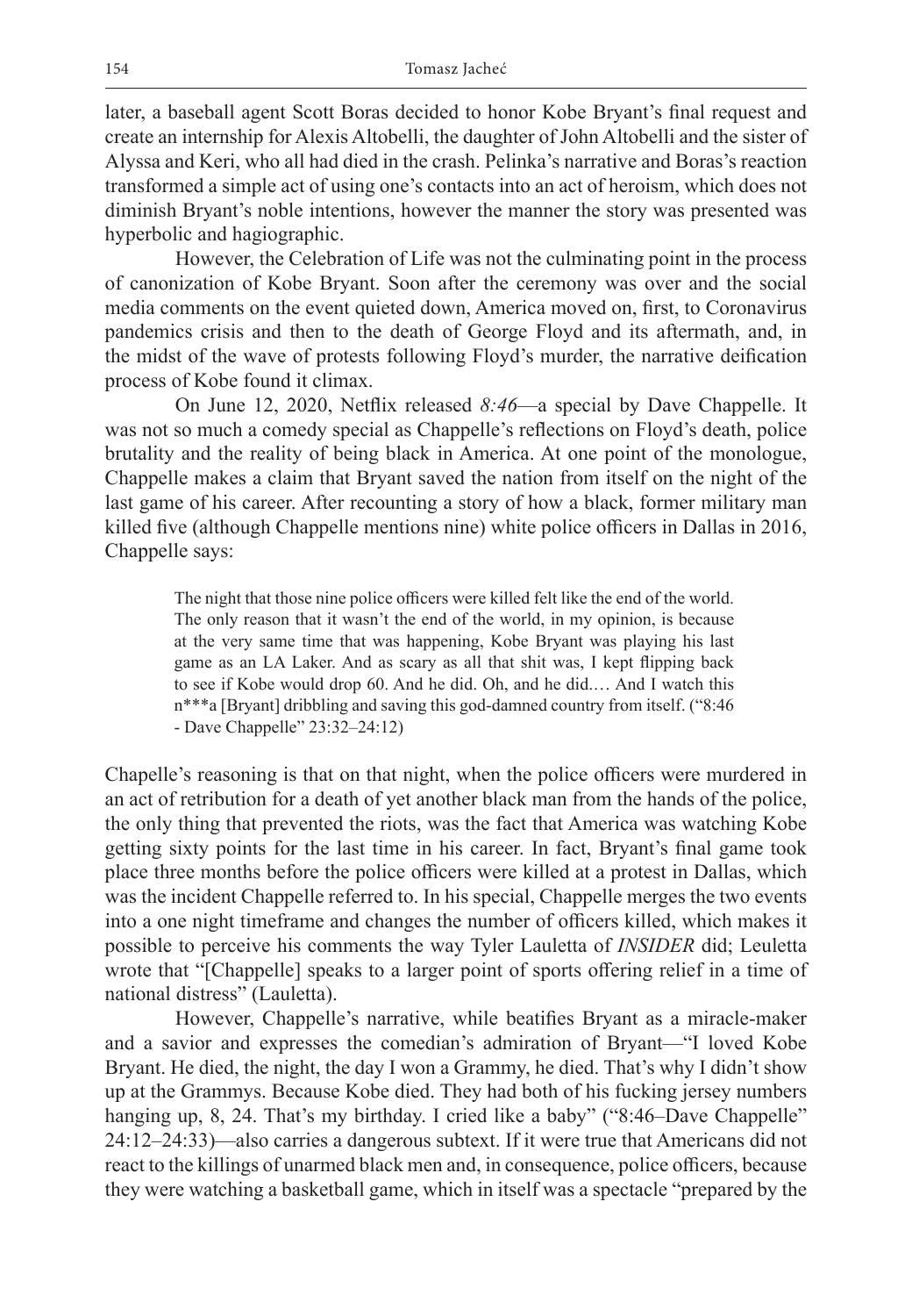league, the team and the player" (Muniowski 226), that means that America is a society of spectacle as proposed by Debord; a society which chooses *panem et circenses* over social issues. It is ironic that Chapelle's comments came in the same monologue in which he stated that it is not the time for celebrities to speak for the street as the street was speaking for itself.

#### **Conclusions**

Who gets to be a secular saint in the Post-Millennial age? Are there any candidates "better" or as deserving as Kobe Bryant? On Friday, February 14, three weeks after Bryant's death, two former volleyball stars Carrie McCaw and Lesley Prather and their twelve-year-old daughters, Kacie McCaw and Rhyan Prather died in a car crash which happened when they were traveling to a club volleyball tournament in Kansas City (Silverman). Their death, so similar in circumstances to the Calabasas crash, was reported on but it was not the breaking news as in the case of Bryant. Arguably, the combination of being an athlete and dying tragically is not enough for one to be canonized by the media if one was not a celebrity and a household name.

It would seem that being a public figure, or even a celebrity (sic!) is a required condition, just as theological obedience is when it comes to the saints of the Catholic Church. The secular requirement was not met by the Wuhan doctor who tried to warn the world of the impending threat of the coronavirus pandemics. The very pandemics that almost two months later made Americans question the privileged status of NBA stars as evidenced in TIME magazine's article "Why Can the Utah Jazz Get Coronavirus Testing, But I Can't?" (Gregory). Doctor Li Wenliang died on February 7—two weeks after Bryant's death. Had he been a celebrity-physician, perhaps Dr Wenliang could have become a post-Millennial martyr saint.

There were other martyrs and heroes who lost their lives in 2020 alone. George Floyd was murdered on May 25—four months after Bryant's death and his death sparked a social movement which hopes to combat systemic racism in the United States. Jacob Blake was shot in the back seven times by a police officer on August 23, which led NBA players to suspend Playoffs as a form of protest against police brutality. Chadwick Boseman's premature and tragic death after four years of battling colon cancer, during which time he portrayed heroes on screen (actual—baseball's Jackie Robinson, and fictional—Marvel's Black Panther), immediately led to him being referred to as a "superhero on screen and off" (Penrice).

The stories of Wenliang, Floyd or Boseman, each have a narrative potential for a post-Millennial hagiography; however, it is the Bryant's story which captures the zeitgeist of the post-Millennial age. Seemiller and Grace, in their study of Generation Z, somewhat optimistically and perhaps romantically predict that:

Generation Z sees the world through multiple screens, but… they recognize that societal issues are much larger than just themselves. With their loyalty, determination, and responsibility as well as realistic outlook on life inherited from Generation X, this generation is committed to those around them and motivated by making a difference. Add to that their characteristics of care and compassion, and you can expect Generation Z to use both their heads and their hearts to solve the world's problems. (17)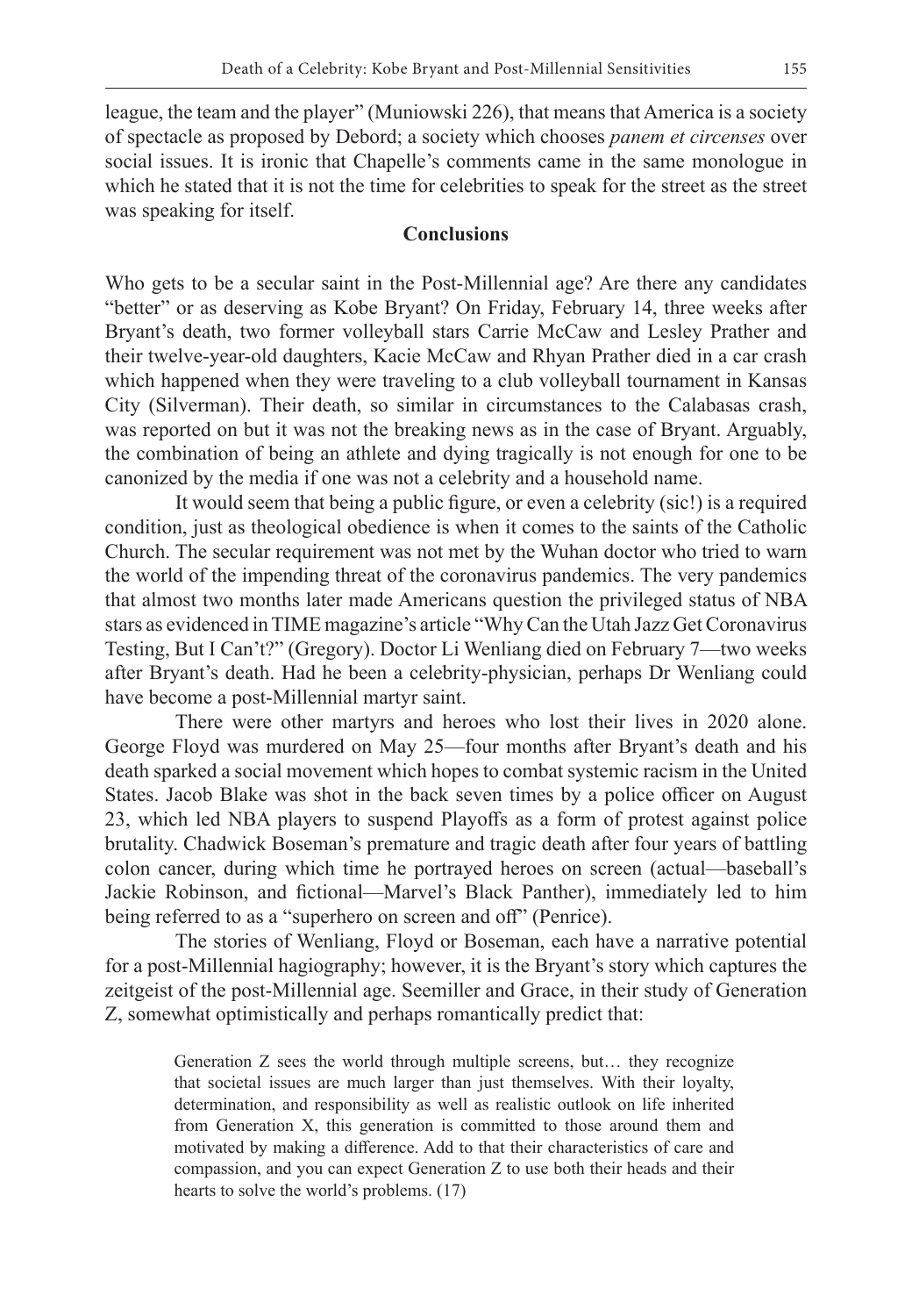The process of Bryant's secular canonization reflects the characteristics of post-Millennials mentioned above. First, the multiple screens; every mural, every customized apparel or a shoe, every expression of admiration of late Kobe Bryant, which have been mentioned in this paper, and multitudes of other, have been publicized through social media. The clash between the critics of Bryant's shameful past and those who would not have his name tarnished reflected both, loyalty and determination as well as realistic outlook on Bryant. His devotees used their hearts; the devil's advocates used their minds. Ironically, both sides emphasized the same societal issue—women's rights. Bryant was hailed as a father and a champion of women in sports by the fans, and the MeToo representatives attempted to remind the public of his dark past. One coin, two sides. Both sides also expressed care and compassion.

Kobe Bryant though flawed, or perhaps because of his troubled past and difficult personality, to many, embodied the strive for excellence, which is at the core of the American Dream, which combined with his celebrity status and his tragic and premature loss of life made him for a perfect character of a narrative of a post-Millennial saint. The question remains whether this narrative, this created in real time by both, traditional and social media, hagiographic tale of Kobe Bryant has a potential of becoming one for posterity or one of the short-lived Instagram posts. As soon as in February 2020, The Naismith Memorial Basketball Hall of Fame announced that they would posthumously enshrine Bryant into its ranks. By doing so, the organization chose to ignore its own rule that states that a period of five years must pass since a player's retirement for them to be eligible to become a Hall of Famer. The enshrinement ceremony of Class 2020 is set on May 13-15, 2021, and it is fair to say that Kobe Bryant' spirit will hover over the event and his legend will continue.

#### **Works Cited**

- "8:46 Dave Chappelle." *YouTube*, uploaded by Netflix Is A Joke, 11 Jun. 2020, www. youtube.com/watch?v=3tR6mKcBbT4&feature=youtu.be. Accessed 14 Dec. 2020.
- @abigaildisney. "I haven't said anything about Kobe so far because I felt some time needed to pass before weighing in. But yes, it's time for the sledgehammer to come out. The man was a rapist. Deal with it." *Twitter*, 29 Jan. 2020, twitter. com/abigaildisney/status/1222515037971079168. Accessed 29 Jan. 2020.
- Anderson, Tony. "Staples Center, the 'House That Kobe Built', Turns into Memorial Site for Fans of Bryant and Gianna." *TheGrio*, 25 Feb. 2020, thegrio. com/2020/02/25/staples-center-the-house-that-kobe-built-turns-intomemorial-site-for-fans-of-bryant-and-gianna. Accessed 28 Feb. 2020.
- Barnewall, Chris. "Here's Why The 76ers Coaching Staff All Wore Kobes During Tuesday's Game Against The Lakers." *UPROXX*, 4 Mar. 2020, uproxx.com/ dimemag/76ers-kobe-bryant-lakers-brett-brown-shoes. Accessed 26 Mar. 2020.
- Bombay, Brandon. "Jordyn Woods Gets Slammed For Using Kobe Bryant's Gym For 'Clout,' The Model Defends Herself Online." *The Inquisitr*, 13 Feb. 2020, www.inquisitr.com/5888439/jordyn-woods-kobe-bryant-gym. Accessed 15 Feb. 2020.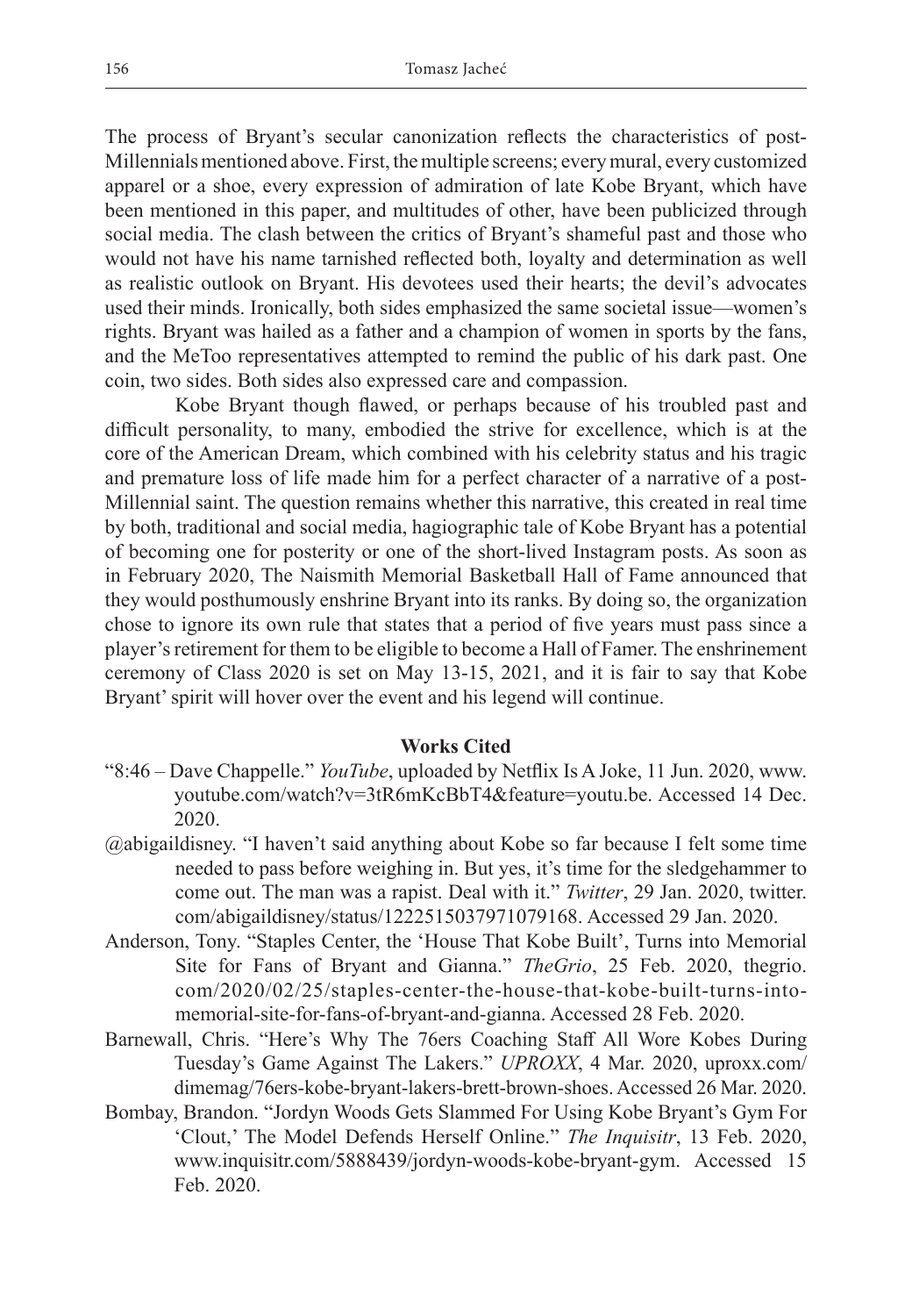- Bretón, Marcos. "We should be able to talk about Kobe Bryant's rape case without receiving death threats." *The Modesto Bee,* 8 Feb. 2020, https://www.modbee. com/opinion/article240098083.html. Accessed 10 Feb. 2020.
- Carter, Ashleigh. "'Girls Are the Best': Kobe Bryant Inspires Thousands of 'Girl Dad' Posts." *NowThis News*, 29 Jan. 2020, nowthisnews.com/news/kobe-bryantinspires-thousands-of-girl-dad-posts. Accessed 1 Feb. 2020.
- Chiari, Mike. "Justin Thomas to Auction off Kobe Bryant-Themed Clubs for MambaOnThree Fund." *Bleacher Report*, 7 Feb. 2020, bleacherreport.com/ articles/2875260-justin-thomas-to-auction-off-kobe-bryant-themed-clubsfor-mambaonthree-fund. Accessed 9 Feb. 2020.
- Coë, Charlie. "Incredible Tribute to Basketball Legend Kobe Bryant Etched in the Sand on Adelaide Beach Goes Viral." *Mail Online*, 10 Feb. 2020, www. dailymail.co.uk/news/article-7986207/Incredible-tribute-basketball-legend-Kobe-Bryant-etched-sand-Adelaide-beach-goes-viral.html. Accessed 12 Feb. 2020.
- Daniels, Tim. "Spencer Dinwiddie Unveils Sneaker to Raise Money for Kobe, Gianna Bryant Charity." *Bleacher Report*, 6 Feb. 2020, bleacherreport.com/ articles/2875087-spencer-dinwiddie-unveils-mark-ii-signature-sneakerhonoring-kobe-gianna-bryant. Accessed 8 Feb. 2020.
- Darcy, Oliver. "TMZ, First to Report Death of Kobe Bryant, Scolded by Police." *CNN Business*, 27 Jan. 2020, edition.cnn.com/2020/01/26/media/tmz-death-reportkobe-bryant/index.html. Accessed 8 Jan. 2020.
- Delaney, Tim, and Tim Madigan. *Sports: Why People Love Them!* UPA, 2009.
- Dimock, Michael. "Defining Generations: Where Millennials End and Generation Z Begins." *Pew Research Center*, 17 Jan. 2019, www.pewresearch.org/facttank/2019/01/17/where-Millennials-end-and-generation-z-begins. Accessed 19 Jan. 2020.
- Dodson, Aaron. "How the NBA Has Mourned Kobe Bryant through Sneakers." *The Undefeated*, 22 Feb. 2020, theundefeated.com/features/how-the-nba-hasmourned-kobe-bryant-through-sneakers. Accessed 24 Feb. 2020.
- Draper, Kevin. "Kobe Bryant and the Sexual Assault Case That Was Dropped but Not Forgotten." *The New York Times*, 29 Jan. 2020, www.nytimes.com/2020/01/27/ sports/basketball/kobe-bryant-rape-case.html. Accessed 1 Feb. 2020.
- Fader, Mirin. "The Legacy of Mambacita." *Bleacher Report*, 23 Feb. 2020, bleacherreport. com/articles/2877249-the-legacy-of-mambacita?curator=MediaREDEF. Accessed 25 Feb. 2020.
- Fernandez, Gabriel. "Jeremy Lin Says Kobe Bryant Once Came to Practice to Say Goodbye to the 'bums' Getting Traded at the Deadline." *CBSSports.Com*, 16 May 2020, www.cbssports.com/nba/news/jeremy-lin-says-kobe-bryantonce-came-to-practice-to-say-goodbye-to-the-bums-getting-traded-at-thedeadline. Accessed 21 May 2020.
- "Find the Mistakes: Kobe Bryant." *English ESL Worksheets for Distance Learning and Physical Classrooms*, 9 Feb. 2020, https://en.islcollective.com/ english-esl-worksheets/material-type/tests-and-testing/find-mistakes-kobebryant/121575. Accessed 11 Feb. 2020.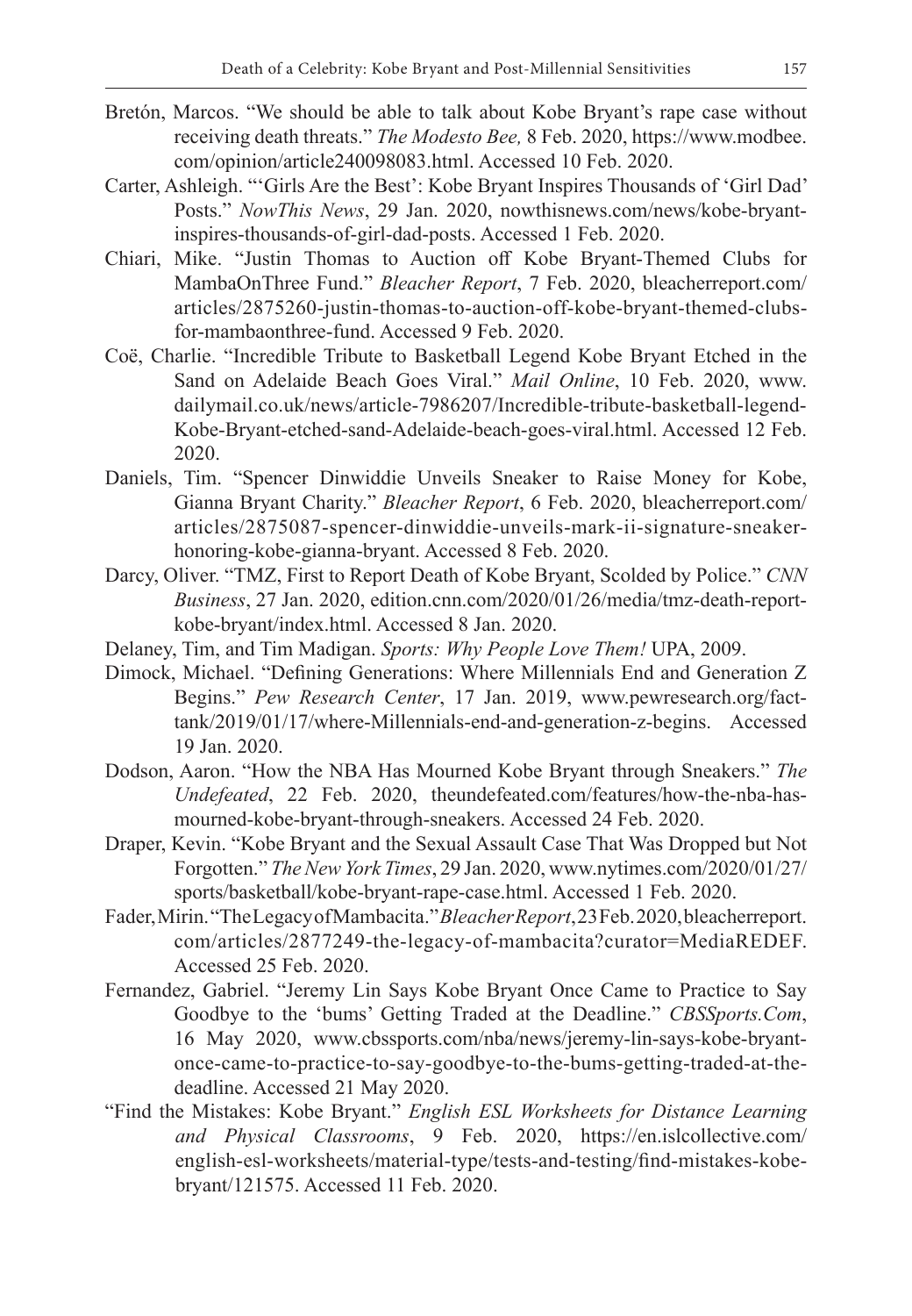- Gregory, Sean. "Why Can the Utah Jazz Get Coronavirus Testing, But I Can't?" *Time*, 19 Mar. 2020, time.com/5805579/utah-jazz-coronavirus-testing. Accessed 20 Mar. 2020.
- Heller, Corinne. "Snoop Dogg and 50 Cent Slam Gayle King Over Kobe Bryant Rape Question." *E! Online*, 6 Feb. 2020, www.eonline.com/news/1120165/ snoop-dogg-and-50-cent-slam-gayle-king-over-kobe-bryant-rape-question. Accessed 8 Feb. 2020.
- Hodgetts, Rob Cnn. "Tiger Woods Hits Supernatural 'Kobe Bryant' Putt." *CNN*, 14 Feb. 2020, edition.cnn.com/2020/02/14/golf/tiger-woods-kobe-bryantgenesis-riviera-spt-intl/. Accessed 16 Feb. 2020.
- Holmes, Su, and Sean Redmond. *Stardom and Celebrity: A Reader*. SAGE Publications, 2007.
- "Italian Team Retires Kobe Bryant's No. 24 in Tribute." *ESPN.Com*, 5 Feb. 2020, www.espn.com/nba/story/\_/id/28641964/italian-team-retires-kobe-bryantno-24-tribute. Accessed 20 Feb. 2020.
- Jacobo, Julia. "Kobe Bryant, Daughter among 9 Dead in Helicopter Crash in Southern California." *ABC News*, 16 Mar. 2020, abcnews.go.com/US/dead-helicoptercrash-southern-california/story?id=68545466. Accessed 17 Apr. 2020.
- "Kobe Bryant, All Others Aboard Helicopter Died Immediately in Crash, Autopsies Show." *ESPN.Com*, 16 May 2020, www.espn.com/nba/story/\_/id/29180785/ kobe-bryant-helicopter-pilot-had-no-drugs-alcohol-system-autopsy-shows. Accessed 7 Sept. 2020.
- "Kobe Memorial: Read all the speeches." *Los Angeles Times*, 24 Feb. 2020, https:// www.latimes.com/sports/lakers/story/2020-02-24/kobe-bryant-memorialread-all-the-speeches. Accessed 25 Feb. 2020.
- Lauletta, Tyler. "Dave Chappelle Says He 'cried like a Baby' When Kobe Bryant Died on the Same Day He Won a Grammy." *Insider*, 12 June 2020, www.insider. com/video-dave-chappelle-kobe-bryant-died-2020-6. Accessed 14 June 2020.
- Lazenby, Roland. *Showboat: The Life of Kobe Bryant*. Back Bay Books, 2017.
- Lyons, Dan. "Kobe Bryant, Tim Duncan, Kevin Garnett Headline List Of Basketball Hall Of Fame Finalists." *The Spun*, 15 Feb. 2020, thespun.com/nba/kobebryant-basketball-hall-of-fame-finalists-tim-duncan-kevin-garnett-rudytomjanovich-tamika-catchings-eddie-sutton-barbara-stevens-kim-mulkey. Accessed 17 Feb. 2020.
- Mansell, William. "Principal Who Said It Was 'karma' That Kobe Bryant Died Resigns." *ABC News*, 8 Feb. 2020, abcnews.go.com/US/principal-karmakobe-bryant-died-resigns/story?fbclid=IwAR170CRcBVshcEulBZPgUC3a m0CraBu95mvRTfTLc7L1XrliWzDbZKGtNNI&id=68847244. Accessed 10 Feb. 2020.
- Mathur, Ashish. "Every Item Left at Kobe Bryant Memorial Outside Staples Center Came with a Handwritten Note." *ClutchPoints*, 8 Feb. 2020, clutchpoints. com/lakers-news-every-item-left-at-kobe-bryant-memorial-outside-staplescenter-came-with-handwritten-note. Accessed 20 Feb. 2020.
- Muniowski, Łukasz. "Beyond (Auto)Biography: Narrating the Lives and Achievements of Selected Leading NBA Players After the Michael Jordan Era." PhD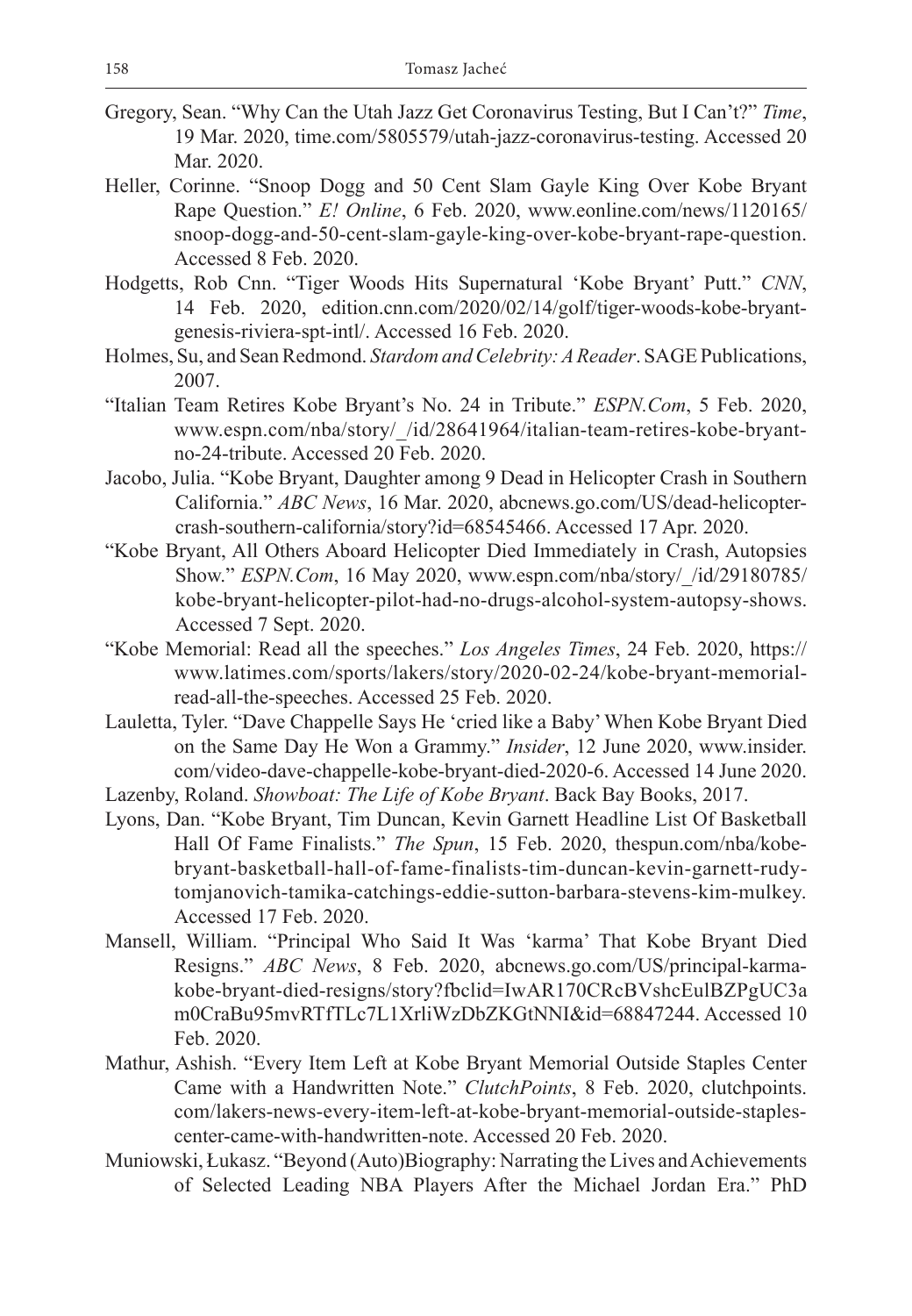dissertation, University of Warsaw, 2019.

- "Murals Paying Tribute To Kobe Bryant Around L.A. And Where To Find Them." *Secret Los Angeles*, 23 Aug. 2020, secretlosangeles.com/kobe-bryant-muralsaround-los-angeles. Accessed 26 Aug. 2020.
- Mushnick, Phil. "Is It Safe to Speak the Truth about Kobe Bryant?" *New York Post*, 10 Feb. 2020, nypost.com/2020/02/08/is-it-safe-to-speak-the-truth-aboutkobe-bryant/?utm\_campaign=partnerfeed&utm\_medium=syndicated&utm\_ source=flipboard. Accessed 23 Mar. 2020.
- Noble, Audrey. "Kobe Bryant Nail Art Dedication—Personal Essay." *Allure*, 5 Feb. 2020, www.allure.com/gallery/kobe-bryant-nail-art-dedication-essay. Accessed 7 Feb. 2020.
- O'Brien, Brendan. "'Kobe, Kobe, Kobe;' All-Star Game Crowd Pays Tribute to Fallen Star." *U.S.*, 17 Feb. 2020, www.reuters.com/article/us-basketball-nba-allstaridUSKBN20B05O. Accessed 21 Feb. 2020.
- Pagones, Stephanie. "Reps for Pilot in Kobe Bryant Crash Blame Passengers for Fatal Flight: Report." *Fox Business*, 11 May 2020, www.foxbusiness.com/lifestyle/ pilot-kobe-bryant-crash-blame-passengers-for-fatal-flight. Accessed 12 May 2020.
- Penrice, Ronda Racha. "Chadwick Boseman, 'Black Panther' Star, Was a Superhero on Screen and Off." *NBC News*, 1 Sept. 2020, www.nbcnews.com/think/opinion/ chadwick-boseman-black-panther-star-was-superhero-screen-ncna1238928. Accessed 13 Sep. 2020.
- Pettersson, Edvard. "Kobe Bryant's Widow Sues Helicopter Operator for Fatal Crash." *Bloomberg,* 24 Feb. 2020, https://www.bloomberg.com/news/ articles/2020-02-24/kobe-bryant-s-widow-sues-helicopter-company-forwrongful-deaths. Accessed 21 May 2020.
- @piccoladiamond. "So Jennifer Lopez and Shakira used that they were doing a tribute to Kobe Bryant as an excuse to get their views up during the halftime show not only that but then they proceeded to do NO Kobe Bryant tribute like they said they would...but are we surprised? #HalftimeShow." Twitter, 3 Feb. 2020, twitter.com/piccoladiamond/status/1224143473252630529. Accessed 3 Feb. 2020.
- Ritschel, Chelsea. "Evan Rachel Wood under Fire over Tweet Calling Kobe Bryant a 'Rapist.'" *The Independent*, 28 Jan. 2020, www.independent.co.uk/news/ world/americas/evan-rachel-wood-kobe-bryant-rape-twitter-sexual-assaultcase-a9306911.html. Accessed 1 Feb. 2020.
- Ritzel, Justin. "Kobe Bryant Remembered by Cayuga County Athletic Directors, Coaches and Players." *Auburn Citizen*, 13 Mar. 2020, auburnpub.com/sports/ local/kobe-bryant-remembered-by-cayuga-county-athletic-directors-coachesand/article\_1fd1dc2e-aa08-5624-b901-2c493b9e4f82.html. Accessed 21 Apr. 2020.
- Roy, Natasha. "Striking Mural on Filipino Basketball Court Honors Kobe Bryant and His Daughter Gianna." *NBC News*, 30 Jan. 2020, www.nbcnews.com/news/ asian-america/striking-mural-filipino-basketball-court-honors-kobe-bryanthis-daughter-n1126451. Accessed 1 Feb. 2020.